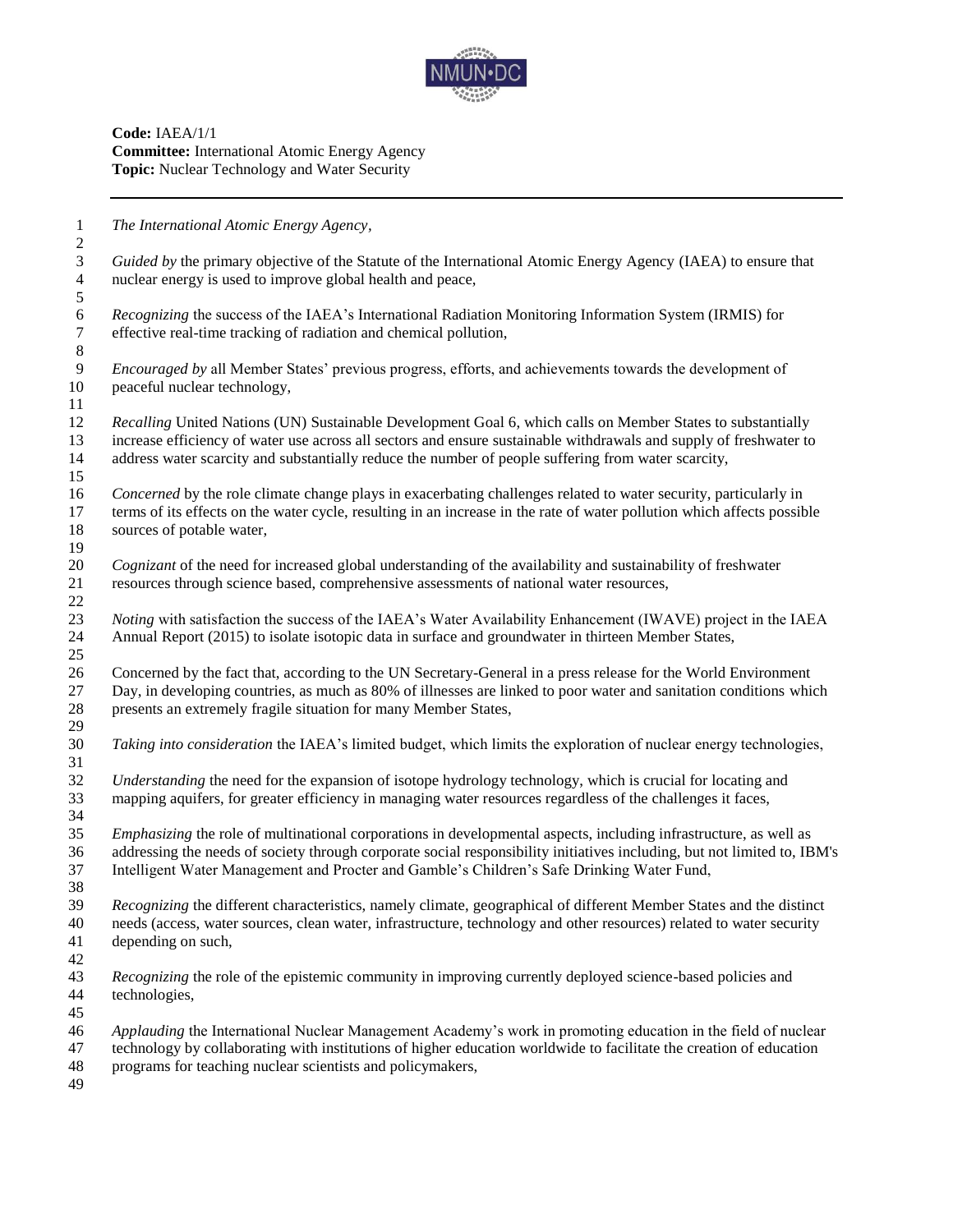| 50<br>51<br>52             |    | Acknowledging the need for increased funding, management, and facilitation of desalination powered by nuclear and<br>renewable energies,                                                                                                                           |                                                                                                                                                                                                                                                                                                                                                                                                                                                                 |  |  |
|----------------------------|----|--------------------------------------------------------------------------------------------------------------------------------------------------------------------------------------------------------------------------------------------------------------------|-----------------------------------------------------------------------------------------------------------------------------------------------------------------------------------------------------------------------------------------------------------------------------------------------------------------------------------------------------------------------------------------------------------------------------------------------------------------|--|--|
| 53<br>54<br>55<br>56       | 1. | Suggests initiating a regional approach to water insecurity by the establishment of Consider, Assess, Reach and<br>Empower systems to address relevant issues related to the establishment of the previously mentioned techniques<br>and technologies in order to: |                                                                                                                                                                                                                                                                                                                                                                                                                                                                 |  |  |
| 57<br>58<br>59             |    | a.                                                                                                                                                                                                                                                                 | Consider the world's different regions and Member States as well as their different resources, needs,<br>and constraints to be able to thoroughly address their needs regarding water security;                                                                                                                                                                                                                                                                 |  |  |
| 60<br>61<br>62<br>63       |    | b.                                                                                                                                                                                                                                                                 | Assess the needs related to the lack of clean, drinkable and accessible water of each Member State,<br>grouping different geographic areas into regions that share similar needs and therefore require similar<br>solutions;                                                                                                                                                                                                                                    |  |  |
| 64<br>65<br>66             |    | c.                                                                                                                                                                                                                                                                 | Reach collaborative solutions that address research development and implementation aimed to address<br>the particular issues such regions have regarding the need for water security;                                                                                                                                                                                                                                                                           |  |  |
| 67<br>68<br>69             |    | d.                                                                                                                                                                                                                                                                 | Empower collaboration both within designated regional units and within the international community<br>with the assist of the IAEA;                                                                                                                                                                                                                                                                                                                              |  |  |
| 70<br>71<br>72<br>73       |    |                                                                                                                                                                                                                                                                    | 2. Authorizes the creation of the Subcommittee Promoting Renewables and Nuclear Energy for Desalination<br>(SPRINKLED) under the direct auspices of the IAEA, comprised of 15 rotating UN-appointed members,<br>funded by public-private partnerships and multinational corporations, tasked with:                                                                                                                                                              |  |  |
| 74<br>75<br>76<br>77       |    | a.                                                                                                                                                                                                                                                                 | Partnering with non-governmental organizations (NGOs), public-private partnerships, and<br>multinational corporations to facilitate the construction of desalination plants and requisite nuclear<br>energy infrastructure where appropriate;                                                                                                                                                                                                                   |  |  |
| 78<br>79<br>80             |    | b.                                                                                                                                                                                                                                                                 | Examining and evaluating proposed and currently-existing nuclear desalination plants in order to<br>ensure reasonable levels of workplace safety and environmental protection;                                                                                                                                                                                                                                                                                  |  |  |
| 81<br>82<br>83<br>84       |    | c.                                                                                                                                                                                                                                                                 | Encouraging Member States to enact tax incentives and government subsidies to encourage the use of<br>renewable energy sources - including but not limited to nuclear, wind, and solar power - to power<br>desalination plants;                                                                                                                                                                                                                                 |  |  |
| 85<br>86<br>87<br>88<br>89 |    | d.                                                                                                                                                                                                                                                                 | Utilizing private investment from local entities within the individual States, as well as funding from the<br>governmental sector of Member States aimed at building infrastructure in order to fund nuclear and<br>clean energy infrastructure, particularly in developing countries and countries lacking reliable natural<br>water resources;                                                                                                                |  |  |
| 90<br>91<br>92<br>93<br>94 |    | e.                                                                                                                                                                                                                                                                 | Urging all Member States to transition from powering water desalination plants with fossil fuels<br>toward powering desalination plants using nuclear energy or other carbon neutral energy sources by<br>subsidizing the use of renewable energy, in line with the sixth goal of the 2030 Agenda for Sustainable<br>Development, which calls on Member States to substantially increase water-use efficiency across all<br>sectors and address water scarcity; |  |  |
| 95<br>96<br>97             |    | f.                                                                                                                                                                                                                                                                 | Meeting annually to report its actions and findings to the IAEA and to carry out its stated mandate;                                                                                                                                                                                                                                                                                                                                                            |  |  |
| 98<br>99<br>100            |    |                                                                                                                                                                                                                                                                    | 3. Recommends the creation of an IAEA-sponsored committee called the Nuclear Technology and Water Security<br>Educational Initiative (NWEI) that will consist of 20 representatives of Member States and NGOs, to be elected<br>by the IAEA every five years, that will convene annually in Vienna, Austria to oversee:                                                                                                                                         |  |  |
| 101<br>102<br>103<br>104   |    | a.                                                                                                                                                                                                                                                                 | The following initiatives to increase investment in nuclear technologies related to water security,<br>specifically:                                                                                                                                                                                                                                                                                                                                            |  |  |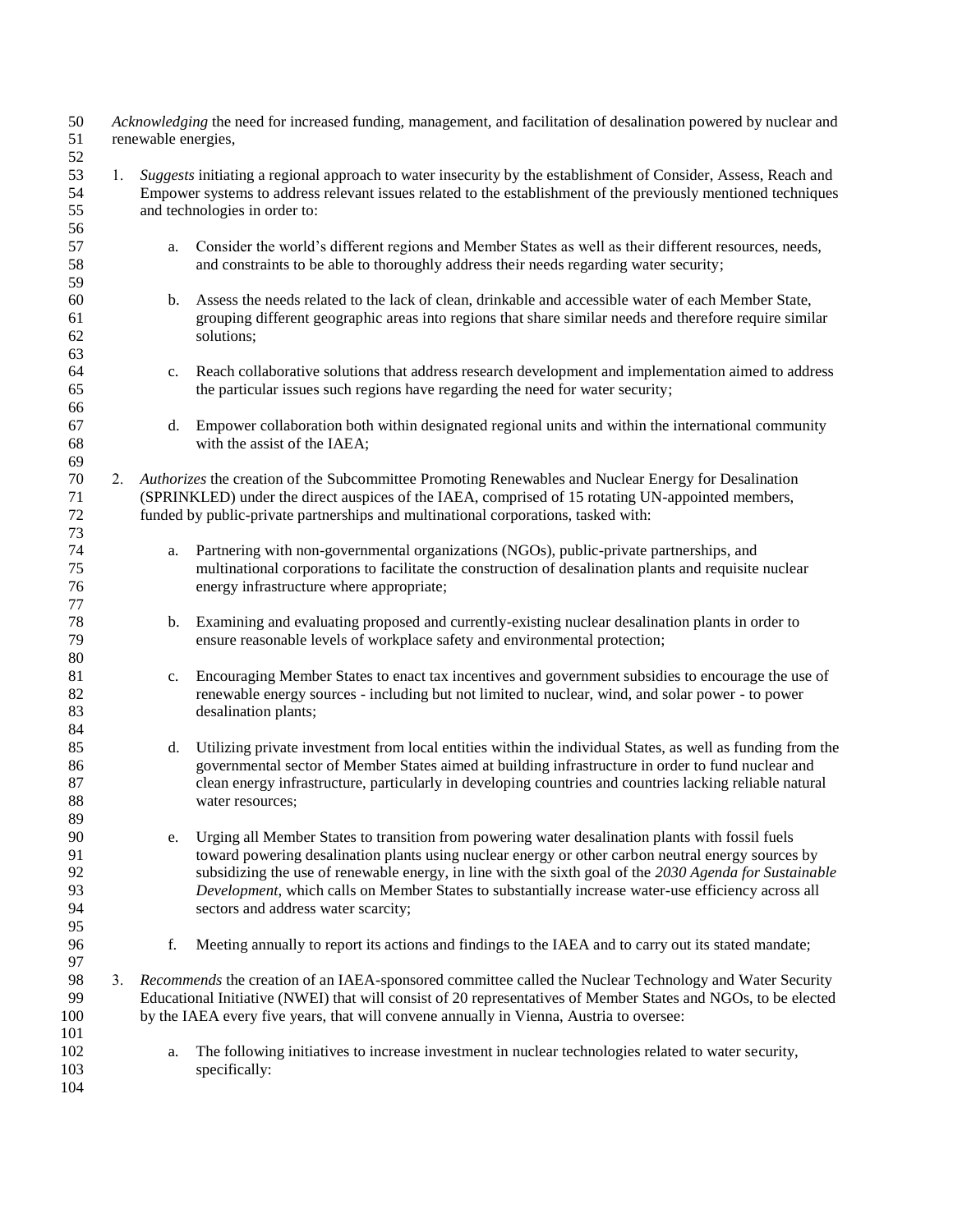| 105 |    |                | The expansion of the Technical Cooperation Fund (TCF) to increase national government support<br>i.            |
|-----|----|----------------|----------------------------------------------------------------------------------------------------------------|
| 106 |    |                | for innovations that will improve water security;                                                              |
| 107 |    | ii.            | Inquiring about and establishing partnerships with private-sector entities to invest in programs that          |
| 108 |    |                | bolster Member States' educational infrastructure regarding nuclear technology and water                       |
| 109 |    |                | security;                                                                                                      |
| 110 |    | iii.           | Using this funding from national governments and private entities to provide scholarships for                  |
| 111 |    |                | individuals to receive educations that would enable them to develop nuclear technologies for water             |
| 112 |    |                | security, in exchange for which individuals would return to their respective Member States to                  |
| 113 |    |                | develop nuclear technology systems to enhance water security;                                                  |
|     |    |                |                                                                                                                |
| 114 |    |                |                                                                                                                |
| 115 |    | $\mathbf{b}$ . | The establishment of stronger partnerships between national and local levels of government to increase         |
| 116 |    |                | transparency and awareness regarding:                                                                          |
| 117 |    |                |                                                                                                                |
| 118 |    | i.             | Which water sources are polluted and how pollution affects the security of such water sources;                 |
| 119 |    | ii.            | The point and nonpoint sources of such pollution;                                                              |
| 120 |    | iii.           | The use of nuclear technologies to mitigate water pollution;                                                   |
| 121 |    |                |                                                                                                                |
| 122 |    | c.             | The mobilization on a greater scale of local government bodies, as well as reaching out to and                 |
| 123 |    |                | including individual citizens across all Member States in various ways, including:                             |
| 124 |    |                |                                                                                                                |
|     |    |                |                                                                                                                |
| 125 |    |                | Assisting educational programs supported by active citizens recognized by the government which<br>i.           |
| 126 |    |                | can spread awareness of the plethora of issues encompassed under "water security";                             |
| 127 |    | ii.            | Facilitating and encouraging discussion of how local governments can partner with larger                       |
| 128 |    |                | operations sharing similar concerns about water security, such as UN Water and national                        |
| 129 |    |                | governments;                                                                                                   |
| 130 |    | iii.           | Allowing avenues for local and national bodies and multinational coalitions to share information               |
| 131 |    |                | regarding nuclear technology, and how it can be applied to the range of issues included in water               |
| 132 |    |                | scarcity;                                                                                                      |
| 133 |    |                |                                                                                                                |
| 134 |    | d.             | An expanded awareness among populations about the potential use of nuclear technologies in                     |
| 135 |    |                | increasing water security to encourage individuals to take part in programs that strengthen nuclear            |
| 136 |    |                |                                                                                                                |
|     |    |                | technologies for water security;                                                                               |
| 137 |    |                |                                                                                                                |
| 138 | 4. |                | <i>Encourages</i> expansion of the recently established IWAVE project to all Member States to:                 |
| 139 |    |                |                                                                                                                |
| 140 |    | a.             | Increase global understanding on the areas of water quality, use, and sustainability;                          |
| 141 |    |                |                                                                                                                |
| 142 |    | b.             | Bridge gaps in global data surrounding nuclear isotope movement within surface and groundwater                 |
| 143 |    |                | systems;                                                                                                       |
| 144 |    |                |                                                                                                                |
| 145 | 5. |                | Suggests expanding the capacity of IRMIS by allowing NGOs access to the tracking data of nuclear isotopes in   |
| 146 |    |                | surface and groundwater systems to:                                                                            |
| 147 |    |                |                                                                                                                |
| 148 |    | a.             | Continue sharing advances in radiation safety mechanisms;                                                      |
| 149 |    |                |                                                                                                                |
|     |    |                |                                                                                                                |
| 150 |    | b.             | Better develop safeguards for radiation, among other pollutants, in water sources;                             |
| 151 |    |                |                                                                                                                |
| 152 | 6. |                | Recommends collaboration between the IAEA and multinational corporations with pre-existing corporate social    |
| 153 |    |                | responsibility initiatives related to water scarcity to aid the IAEA in the expansion of isotope hydrology and |
| 154 |    |                | other related technologies by means of fostering relations for technological cooperation by:                   |
| 155 |    |                |                                                                                                                |
| 156 |    | a.             | Seeking to utilize the "Technical Cooperation Activities" noted in the IAEA's Board of Governors               |
| 157 |    |                | report $GOV/2001/33-GC(45)/16$ as a model, wherein consultations with the private sector and the               |
| 158 |    |                | World Bank were performed to aid in funding for research and development of isotopic hydrology                 |
| 159 |    |                | laboratories;                                                                                                  |
| 160 |    |                |                                                                                                                |
|     |    |                |                                                                                                                |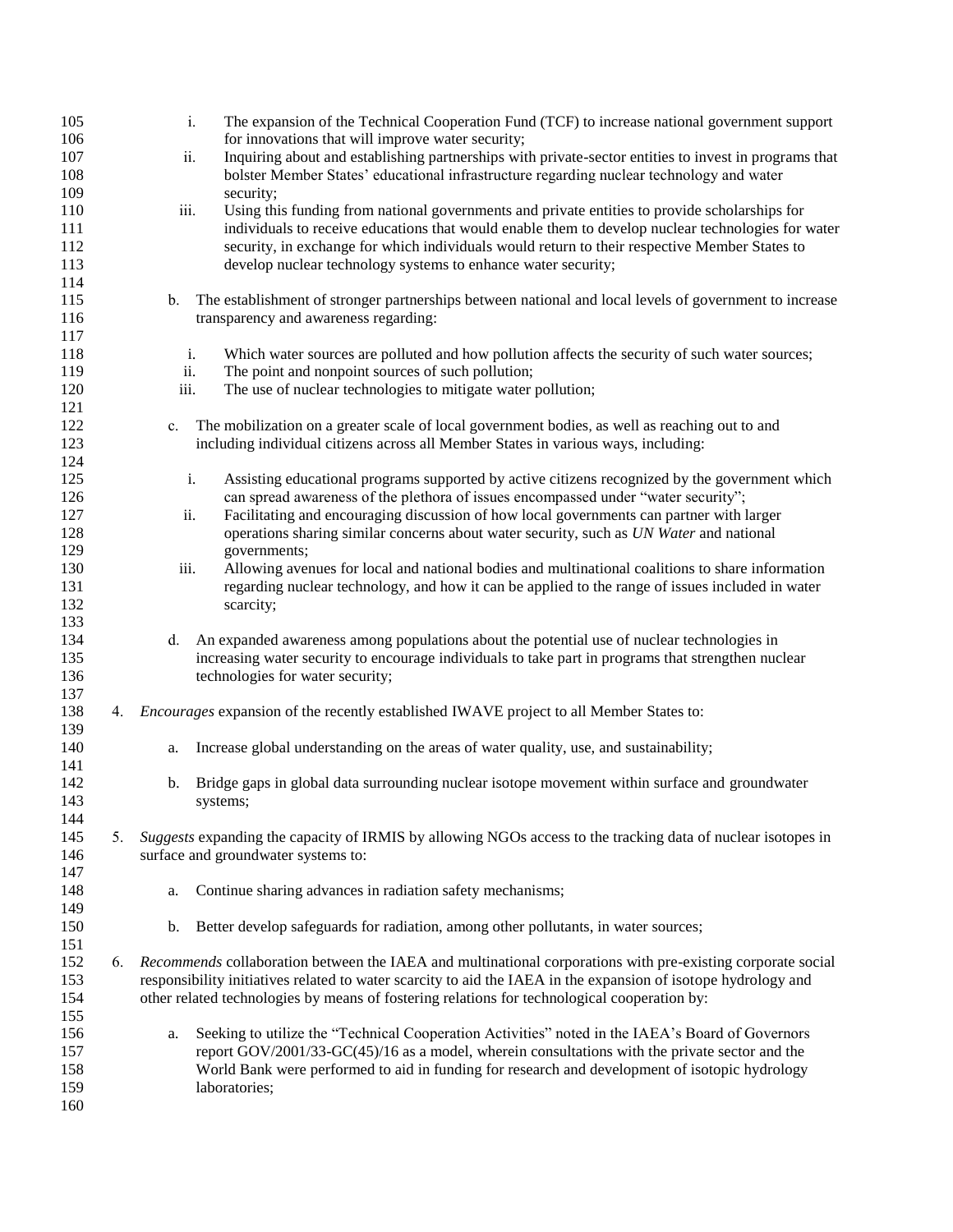| 161<br>162<br>163<br>164<br>165        |    | b. Endorsing the use of Information Technology (IT) tools to encourage an information cooperation and<br>transparency of power companies as well as a combination of web technology related to the work done<br>between Hitachi and General Electric with techniques related to plant data, construction, and<br>maintenance;                                                                                                                                                               |
|----------------------------------------|----|---------------------------------------------------------------------------------------------------------------------------------------------------------------------------------------------------------------------------------------------------------------------------------------------------------------------------------------------------------------------------------------------------------------------------------------------------------------------------------------------|
| 166<br>167<br>168<br>169<br>170        | 7. | Supports knowledge-sharing to enhance and better understand the technology and implementation of isotope<br>hydrology in collaboration with epistemic communities from different factions such as, but not limited to:<br>colleges and universities, as well as public and private research facilities to stimulate and get deeper in research<br>initiatives;                                                                                                                              |
| 171<br>172<br>173<br>174<br>175        | 8. | <i>Encourages</i> all Member States to follow the INMA (International Nuclear Management Academy) initiative<br>launched by the IAEA to work in collaboration with universities with nuclear science and engineering<br>programs, as well as with employers from the nuclear sector, to support universities in implementing high-<br>quality Master's level programs in nuclear technology management, while:                                                                              |
| 176<br>177<br>178                      |    | Remembering that the INMA also facilitates the inter-university cooperation, involvement of industry<br>a.<br>stakeholders and resource sharing;                                                                                                                                                                                                                                                                                                                                            |
| 179<br>180<br>181                      |    | Inviting Member States to create in-house educational institutions that embrace all major aspects of<br>b.<br>nuclear science and technology;                                                                                                                                                                                                                                                                                                                                               |
| 182<br>183<br>184<br>185<br>186<br>187 | 9. | Suggests an increase in the emphasis, by the establishment of possible policies, that increase governmental<br>actions related to the importance of water treatment and further development of techniques to separate water<br>from contaminants that involve nuclear technologies, such a the use of isotopic methodology to isolate<br>contaminants from water by localizing water and contaminant sources and putting in place mechanisms to<br>isolate the water from the contaminants; |
| 188<br>189<br>190                      |    | 10. Recommends continued and timely research on safe, permanent nuclear waste and legacy waste storage and<br>disposal, to prevent future pollution of nuclear waste into groundwater;                                                                                                                                                                                                                                                                                                      |
| 191<br>192<br>193<br>194               |    | 11. Welcomes the aid of third party donors such as, but not limited to, NGOs and international organizations to<br>assist the agency in the promulgation of currently deployed IAEA technology, specifically isotope hydrology<br>and desalinization;                                                                                                                                                                                                                                       |
| 195<br>196<br>197                      |    | 12. Further invites able Member States to increase financial contributions to the Technical Cooperation Fund and<br>the Peaceful Uses Initiative to:                                                                                                                                                                                                                                                                                                                                        |
| 198<br>199                             |    | Facilitate the expansion of: IWAVE, IRMIS, and INMA;<br>a.                                                                                                                                                                                                                                                                                                                                                                                                                                  |
| 200                                    |    | Facilitate the implementation of: NWEI and SPRINKLED.<br>b.                                                                                                                                                                                                                                                                                                                                                                                                                                 |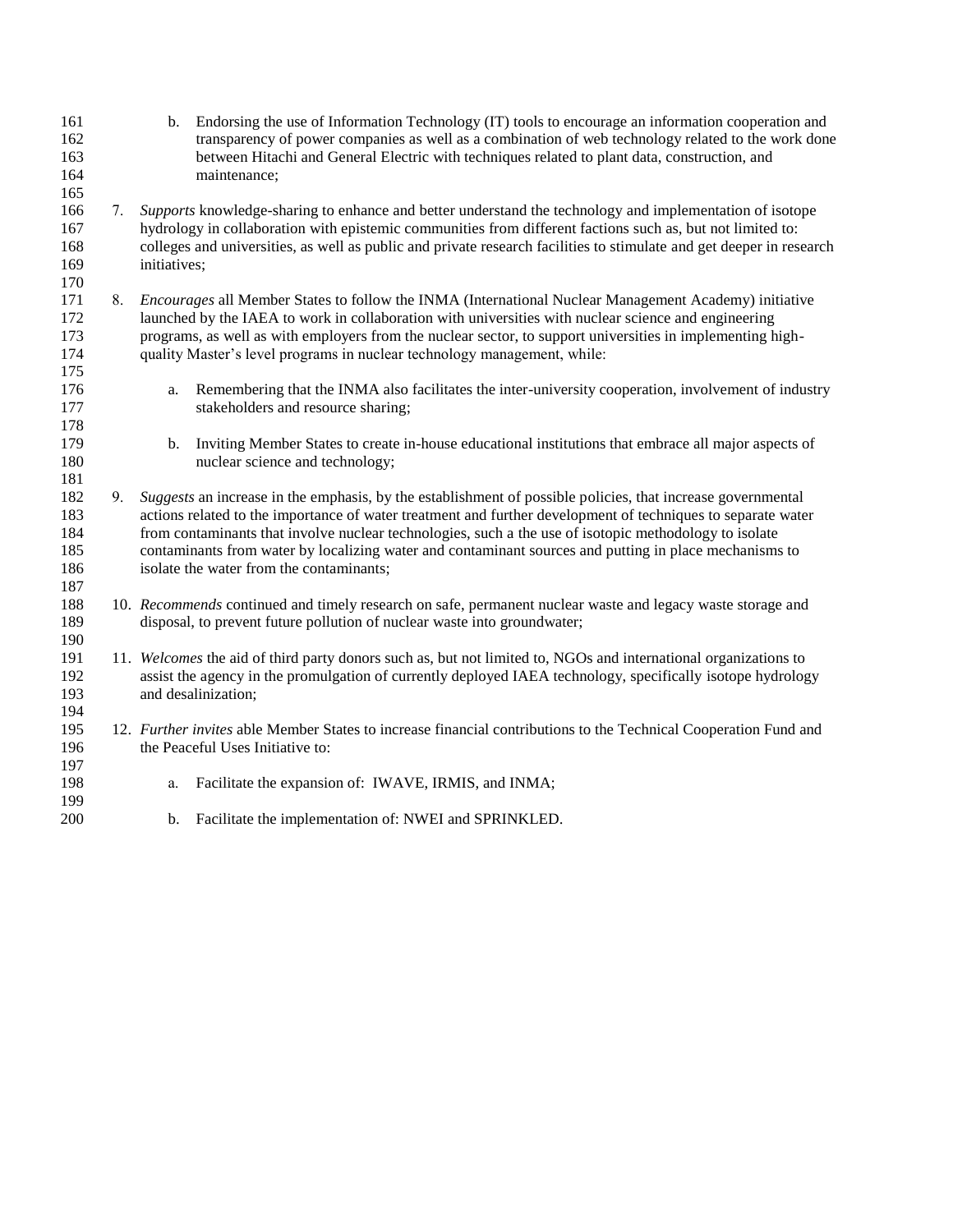

**Code:** IAEA/1/2 **Committee:** IAEA **Topic:** Nuclear Technology and Water Security

*The International Atomic Energy Agency,*

 *Concerned by* the threats to water quality and human health posed by ageing and improperly decommissioned nuclear reactors and facilities, which are more prone to failure and liable to leak into local land and bodies of water and watersheds, as noted in General Assembly resolution 68/53 (2013),

 *Acknowledging* the difficulties facing the International Atomic Energy Agency (IAEA) in fulfilling its responsibilities as a regulatory and training agency as nuclear energy becomes more accessible as reported by the Director-General in the IAEA's 2015 public safeguards report,

 *Noting* the need for nuclear waste containment and long-term solution to funding issues including the polluter-pays principle, in which entities constructing nuclear facilities provide funding for potential disasters before or during construction, and those documented in the 2009 report IAEA-TECDOC-1632 *Experience of Shipping Russian- origin Research Reactor Spent Fuel to the Russian Federation* in order to maintain and improve access to clean water and water safety,

- *Recognizing* that the primary obstacle to the IAEA's role in ensuring water security via well-executed facilities decommissioning is limited funding availability,
- $\frac{19}{20}$  *Affirming* the efforts of the Parties to the 2006 *Joint Convention on the Safety of Spent Fuel Management and on the Safety of Radioactive Waste Management* as well as the IAEA Data Analysis and Collection for Costing of Research Reactor Decommissioning Project,

 *Recognizing* the potential role of properly evaluated non-governmental organizations to relieve the overextension of the IAEA by responding effectively to nuclear waste disposal situations that would otherwise require direct Agency engagement, with focus on the provisions of the 1958 *Rules on the Consultative Status of Non-Governmental Organizations with the Agency*,

- 1. *Recommends* that IAEA Member States work with countries seeking to decommission ageing and therefore dangerous water desalination and water related nuclear reactors in order to prevent radioactive leakage into their waters with a particular focus on:
- a. Training of local experts in environmentally responsible nuclear waste disposal and recycling, modeled on existing processes of the IAEA;
- b. Regional- and municipal-level nuclear disaster and emergency waste removal responses;
- c. Implementing improved and water related nuclear reactors;
- 2. *Urges* Member States to coordinate with one another to implement practices that will ensure safe storage and disposal of spent nuclear power plant fuel by:
- a. Imposing an alternative disposal of nuclear waste through dry casking, limiting nuclear waste storage in pools and restricting the emittance of radiation;
- b. Implementing and supporting existing Deep Geological Disposals, which can safely store radioactive waste produced as a consequence of the increased amount of nuclear reactors built for water desalinization until it becomes nontoxic to humans;
-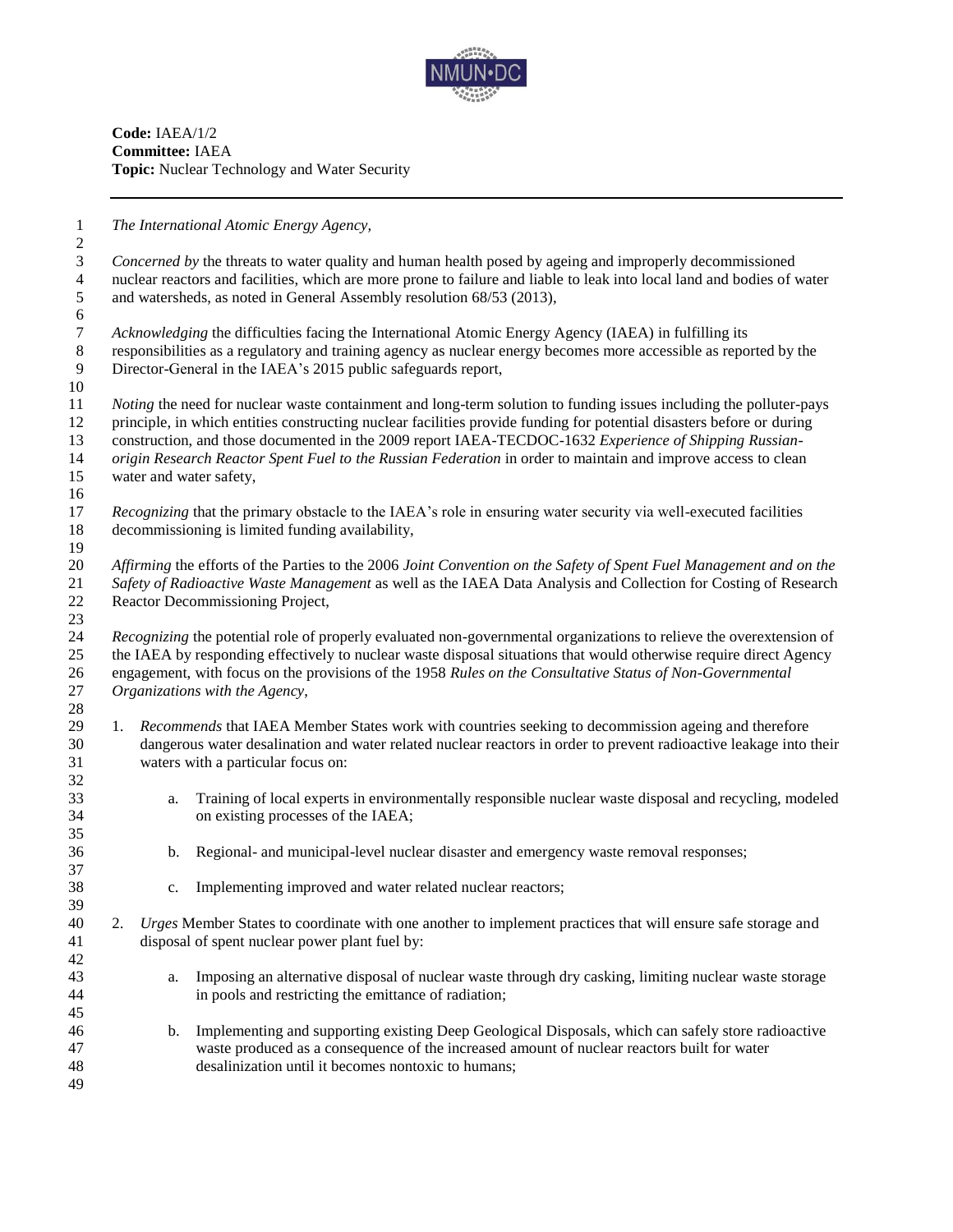| 50  | $c_{\cdot}$ | More effectively assisting the IAEA in working with state regulators to monitor nuclear facilities with |
|-----|-------------|---------------------------------------------------------------------------------------------------------|
| 51  |             | methods that promote local expertise and responsibility;                                                |
| 52  |             |                                                                                                         |
| 53  | d.          | <i>Endorses</i> the polluter-pays principle as defined in the 1992 report of the General Assembly       |
| -54 |             | A/CONF.151/26, in which nuclear operators ensure the availability and allocation of adequate funds      |
| 55  |             | toward the future safe decommissioning of nuclear power plants;                                         |
| 56  |             |                                                                                                         |
| 57  | e.          | Welcomes countries new to nuclear power and technology to participate in and learn from the IAEA        |
| 58  |             | Data Analysis and Collection for Costing of Research Reactor Decommissioning project in order to        |
| .59 |             | prepare for future decommissioning and therefore enhance water security and safety.                     |
|     |             |                                                                                                         |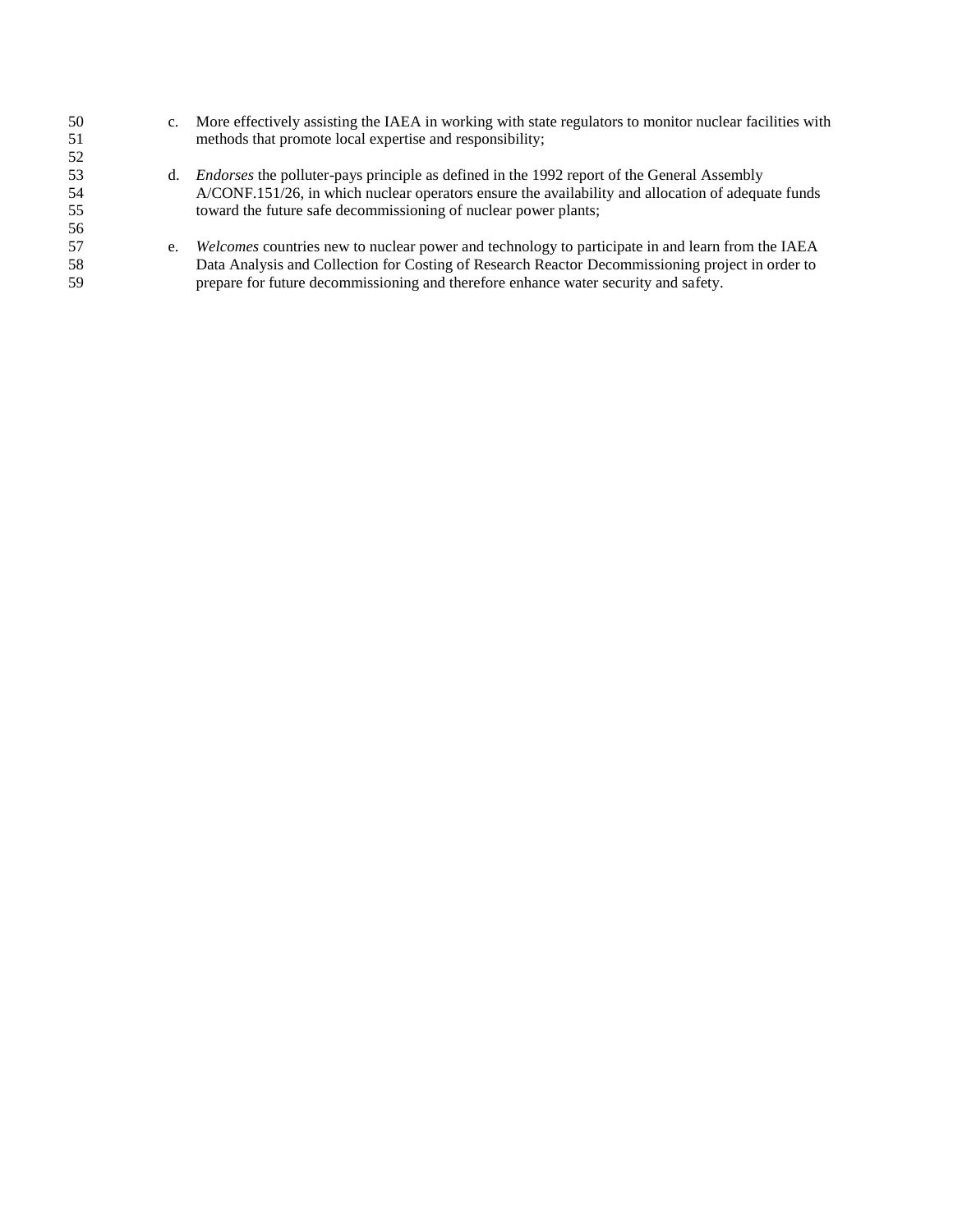

**Code:** IAEA/1/3 **Committee:** International Atomic Energy Agency **Topic:** Nuclear Technology and Water Security

 *The International Atomic Energy Agency, Guided by* the *Charter of the United Nations*, which specifically aims to achieve international cooperation in solving international problems, *Recognizing* the *Statute of the International Atomic Energy Agency*, which establishes the agency as the principal international body to secure materials, equipment, and facilities for the peaceful uses of atomic energy, *Convinced* of the benefits of nuclear power and technology and the need for the equitable international distribution of these technologies, *Calling attention* to the cooperation agreement between International Atomic Energy Agency (IAEA) and the *International Energy Renewable Agency* that addresses the lack of capacity to build nuclear power facilities in underdeveloped countries, *Acknowledging* the need for expert consultation in order for underdeveloped countries to produce these nuclear programs, *Recognizing* the difficulty of initial investment payment in establishing nuclear power and the need for international funding to support the development of capacity within underdeveloped nations, *Recognizing* the success of IAEA supported regional agreements in the promotion of technology transfer and technical cooperation in regards to nuclear technology, such as the African Regional Cooperative Agreement for Research Development and Training related to Science and Technology, Asian Network for Education in Nuclear Technology, the Latin American Network for Education in Nuclear Technology, and Technical Cooperation Programs (TCPs) and Coordinated Research Projects (CRPs), *Noting*, as described in May 23, 2016 and May 15, 2017 press releases of the IAEA, the successful application of radioisotope technology to polymerase chain reaction (PCR) to detect diseases within three hours during the Ebola outbreak of 2014, the Bird flu outbreak of 2015, and the Zika and Bulgarian cattle disease outbreaks of 2016, *Acknowledging* the initiatives coordinated by the Joint Food and Agriculture Organization/IAEA program as essential in the application of nuclear technologies in agricultural uses, *Viewing with appreciation* the usefulness of IAEA support in setting up workshops, research partnerships, and water and nuclear infrastructure development plans, *Reaffirming* the great applications of nuclear power, specifically in energy-intensive processes like desalination, as outlined in the Desalination Economic Evaluation Program, *Noting* the occurrence and negative impacts of 20 nuclear accidents across the world since 1954, the most recent being the Fukushima-Daiichi accident of 2011, *Emphasizing* United Nations Sustainable Development Goal (SDG) 4, establishing basic education as a necessity to sustainable growth and development, *Recalling* General Assembly resolution 64/292 (2010), which states that clean drinking water and sanitation is a fundamental human right,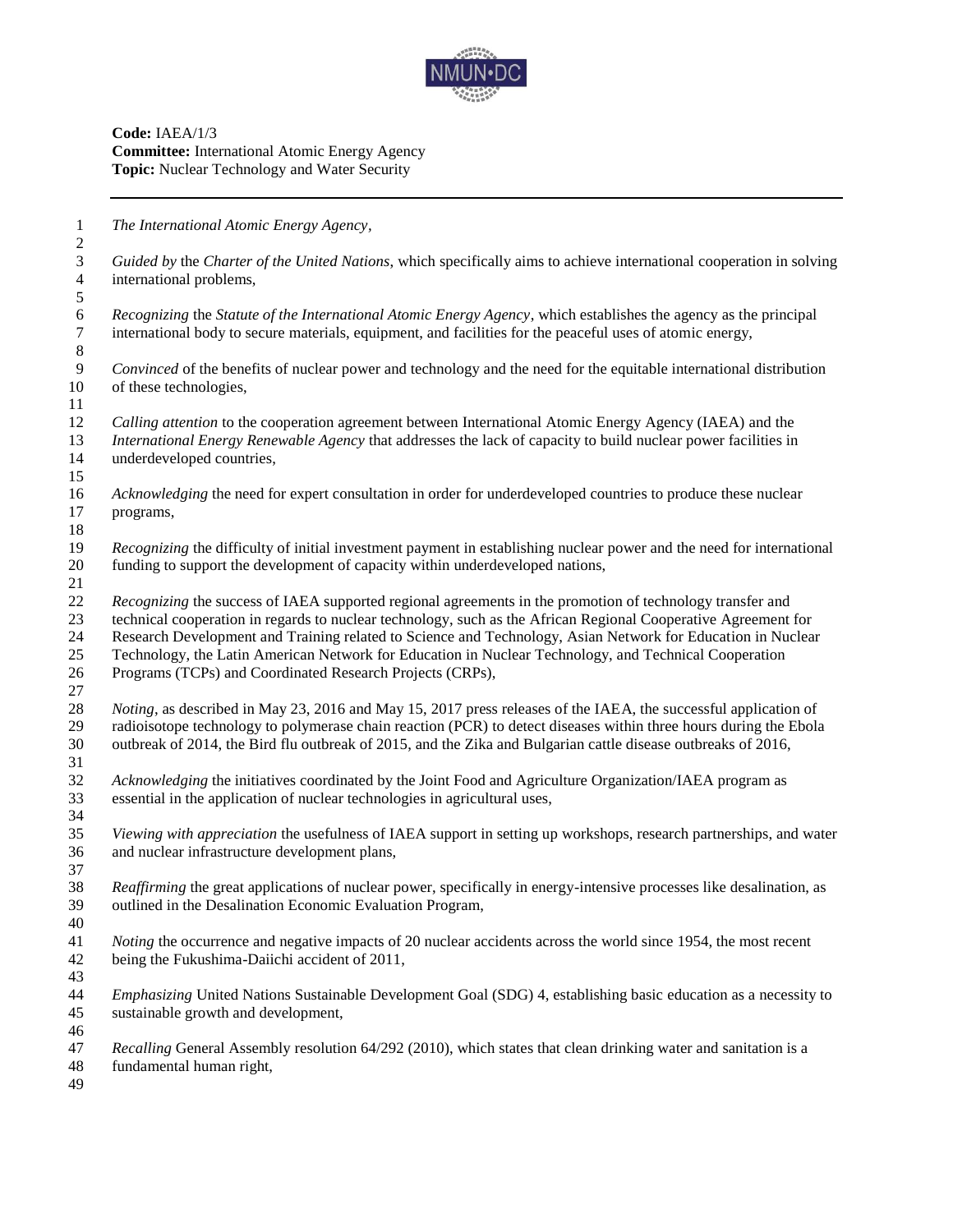| 50<br>51<br>52       |    | Recommending all Member States use peaceful nuclear technology for the purpose of maintaining stable water<br>resources in accordance with General Assembly resolution 32/50 (1977),                                                                                                                   |  |  |  |  |
|----------------------|----|--------------------------------------------------------------------------------------------------------------------------------------------------------------------------------------------------------------------------------------------------------------------------------------------------------|--|--|--|--|
| 53<br>54<br>55<br>56 |    | Recognizing the Sterile Insect Technique (SIT), which uses nuclear ionizations to create and release sterile pest<br>insect species and reduces the need for use of chemical pesticides, as a means to create reduced usage of water for<br>the purpose of pesticide application and runoff treatment, |  |  |  |  |
| 57<br>58<br>59       |    | Recognizing the failure of traditional barriers in preventing the leakage of contaminated water in both the Fukushima<br>disaster and many previous meltdowns,                                                                                                                                         |  |  |  |  |
| 60<br>61<br>62       |    | Noting the importance of the Global Network of Isotopes in Precipitation and the Global Network of Isotopes in<br>River in providing research that informs both international and local policy,                                                                                                        |  |  |  |  |
| 63<br>64<br>65<br>66 |    | Acknowledging the success of isotopic hydrolysis as mentioned in the SDGs in helping to alleviate water insecurity<br>in water inadequate regions around the world such as the Sahel region in Africa as published in the June Bulletin of<br>the IAEA,                                                |  |  |  |  |
| 67<br>68<br>69       |    | Drawing attention to research in Atmospheric Nuclear Surface Ionization Stations (ANSIS), which aim to allow<br>member states to ionize the atmosphere and create controlled precipitations,                                                                                                           |  |  |  |  |
| 70<br>71<br>72       |    | Recognizing SDG 6 and its associated targets which advocate for the sustainable management and availability of<br>clean water and sanitation for all,                                                                                                                                                  |  |  |  |  |
| 73<br>74<br>75       |    | Applauding the declaration of the General Assembly to declare 2018-2028 an international decade for action, Water<br>for Sustainable Development,                                                                                                                                                      |  |  |  |  |
| 76<br>77<br>78       |    | Believing that maritime transport of nuclear materials should be secure and stable to protect the water routes used<br>while nuclear materials is being transported,                                                                                                                                   |  |  |  |  |
| 79<br>80<br>81       | 1. | Urges Member States to facilitate information sharing, especially through TCPs, of all peaceful uses of nuclear<br>technology;                                                                                                                                                                         |  |  |  |  |
| 82<br>83<br>84       |    | 2. <i>Encourages</i> Member States to incorporate existing IAEA initiatives into their nuclear and infrastructure<br>development plans, including:                                                                                                                                                     |  |  |  |  |
| 85<br>86             |    | TCP workshops to promote nuclear safety;<br>a.                                                                                                                                                                                                                                                         |  |  |  |  |
| 87<br>88             |    | CRP partnerships between Member States with and without research reactors;<br>b.                                                                                                                                                                                                                       |  |  |  |  |
| 89<br>90<br>91       |    | IAEA assistance in writing plans for water infrastructure development for submission to the World<br>c.<br>Bank and other funding sources;                                                                                                                                                             |  |  |  |  |
| 92<br>93<br>94       |    | Research with IAEA-designated International Centre based on Research Reactors (ICERR) designation<br>d.<br>to develop nuclear technologies specific to a nation's needs;                                                                                                                               |  |  |  |  |
| 95<br>96<br>97       |    | The ICERR designation to increase opportunities for Member States without research reactors to<br>e.<br>perform research technologies;                                                                                                                                                                 |  |  |  |  |
| 98<br>99<br>100      | 3. | <i>Encourages</i> Member States with large agricultural sectors to use the SIT as an alternative to chemical pesticide<br>use;                                                                                                                                                                         |  |  |  |  |
| 101<br>102<br>103    | 4. | Requests Member States continue to research the application of nuclear isotopes, enzymes, and other<br>technologies to PCR to detect diseases more rapidly and improve overall response times;                                                                                                         |  |  |  |  |
| 104<br>105           | 5. | Providing a permanent team of international expert consultants through the IAEA's Technical Cooperation<br>Program to assist Member States seeking safe and sustainable nuclear technology programs:                                                                                                   |  |  |  |  |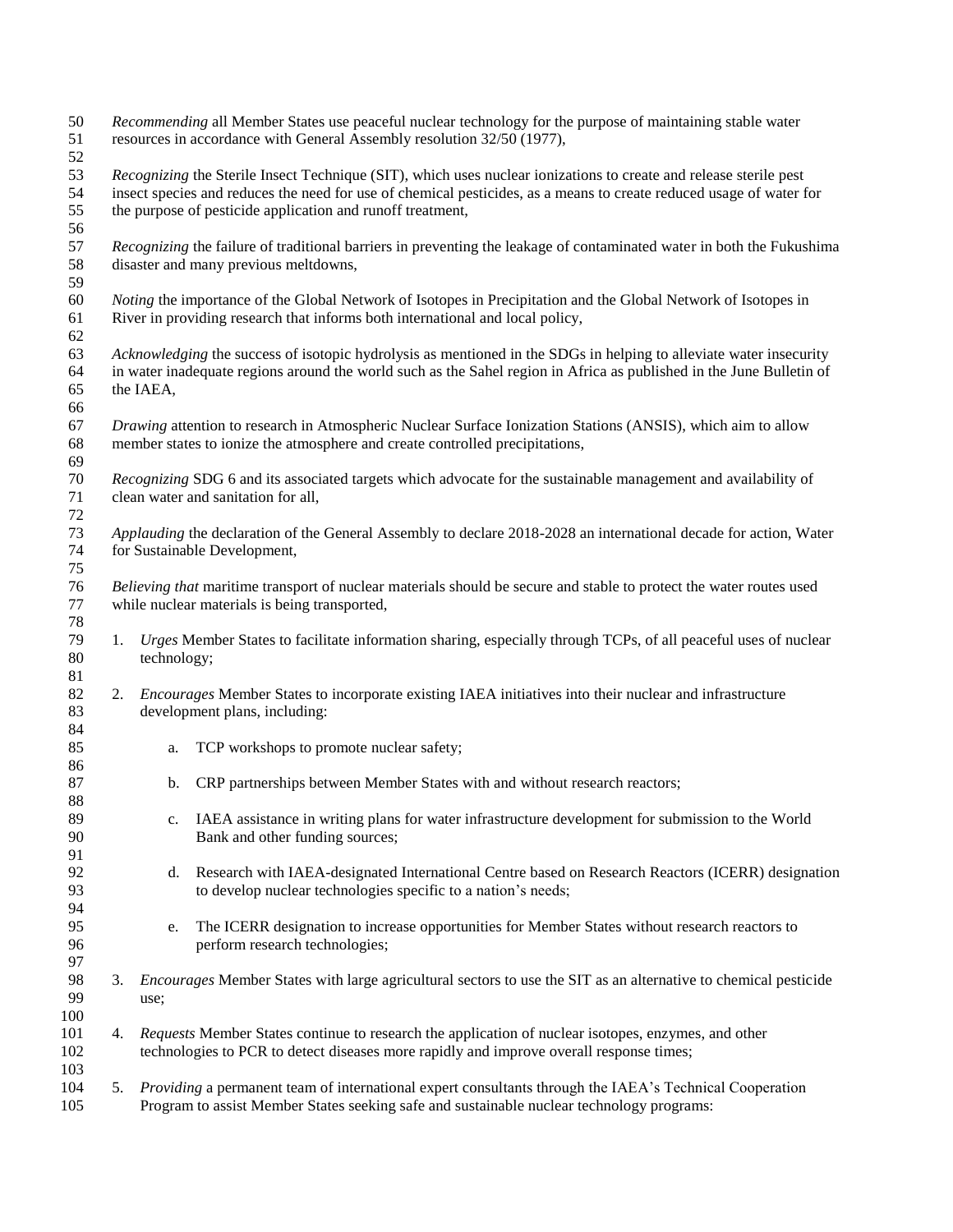| 106        |    |            |                                                                                                                                       |
|------------|----|------------|---------------------------------------------------------------------------------------------------------------------------------------|
| 107        |    | a.         | Evaluating the current capacity of these nations to produce nuclear technology programs;                                              |
| 108        |    |            |                                                                                                                                       |
| 109        |    | b.         | Providing specific attainable goals for these states to develop the infrastructure necessary to effectively                           |
| 110        |    |            | support proposed program(s) over a designated period of time;                                                                         |
| 111        |    |            |                                                                                                                                       |
| 112        |    | c.         | Emphasizing the need for the diversity of consultants to address, further emphasizing gender balance;                                 |
| 113        |    |            |                                                                                                                                       |
| 114        | 6. |            | <i>Encourages</i> all low-enriched uranium importing member states to form an escrow account under the                                |
| 115        |    |            | supervision of each member state's decision-making commission to assist member states developing nuclear                              |
| 116        |    |            | technology in the initial down payment for establishing the technology and recommends that:                                           |
| 117        |    |            |                                                                                                                                       |
| 118        |    | a.         | The commission meet annually to discuss the investment, the development plan, and the urgency of                                      |
| 119        |    |            | issues that need work;                                                                                                                |
| 120        |    |            |                                                                                                                                       |
| 121<br>122 |    | b.         | All members in the commission hold one vote each;                                                                                     |
| 123        |    | c.         | The decision-making process be based on majority vote;                                                                                |
| 124        |    |            |                                                                                                                                       |
| 125        | 7. |            | Requests that willing Member State provide additional funding to the IAEA's Technical Cooperation Fund and                            |
| 126        |    |            | the Peaceful Uses Initiative, and encourages additional contributions to increase Member States' access to                            |
| 127        |    |            | financing for nuclear powered desalination projects from the following:                                                               |
| 128        |    |            |                                                                                                                                       |
| 129        |    | a.         | The World Bank;                                                                                                                       |
| 130        |    |            |                                                                                                                                       |
| 131        |    | b.         | The International Monetary Fund;                                                                                                      |
| 132        |    |            |                                                                                                                                       |
| 133        |    | c.         | The African Development Fund;                                                                                                         |
| 134        |    |            |                                                                                                                                       |
| 135        |    | d.         | The private sector;                                                                                                                   |
| 136        |    |            |                                                                                                                                       |
| 137        |    | e.         | Relevant Non-Governmental Organizations;                                                                                              |
| 138        |    | f.         |                                                                                                                                       |
| 139<br>140 |    |            | Relevant regional organizations;                                                                                                      |
| 141        | 8. |            | Suggests Member States develop nuclear technology for the purpose of nuclear desalination;                                            |
| 142        |    |            |                                                                                                                                       |
| 143        | 9. |            | Urges Member States to develop, utilize, and facilitate technology sharing programs for development;                                  |
| 144        |    |            |                                                                                                                                       |
| 145        |    |            | 10. Advocates for Member States to voluntarily increase the number of both nuclear-based reverse osmosis and                          |
| 146        |    |            | distillation desalination plants as needed, through:                                                                                  |
| 147        |    |            |                                                                                                                                       |
| 148        |    | a.         | Collaborations with IAEA programs like the Peaceful Uses Initiative, the Technical Cooperation Fund,                                  |
| 149        |    |            | and Desalination Thermodynamic Optimization Program;                                                                                  |
| 150        |    |            |                                                                                                                                       |
| 151        |    |            | b. Assistance of funding voluntarily provided by relevant regional organization, the private sector, and                              |
| 152        |    |            | multilateral collaborations between Member States;                                                                                    |
| 153        |    |            |                                                                                                                                       |
| 154        |    |            | 11. <i>Encourages</i> the use of nuclear technology, specifically isotope hydrology, to continue to research the various              |
| 155<br>156 |    |            | fossil water deposits across the Lake Chad Basin including but not limited to Northern Africa, Eastern Europe<br>and the Middle East; |
| 157        |    |            |                                                                                                                                       |
| 158        |    |            | 12. Offers Member States to implement the use of the radiotracer technology in order to promote water safety, to                      |
| 159        |    |            | protect the land based water resources of African Continent, specifically the Lake Chad Basin and the Nubian                          |
| 160        |    |            | Aquifer including but not limited to the African continent and address multiple issues at the same time,                              |
| 161        |    | including: |                                                                                                                                       |
|            |    |            |                                                                                                                                       |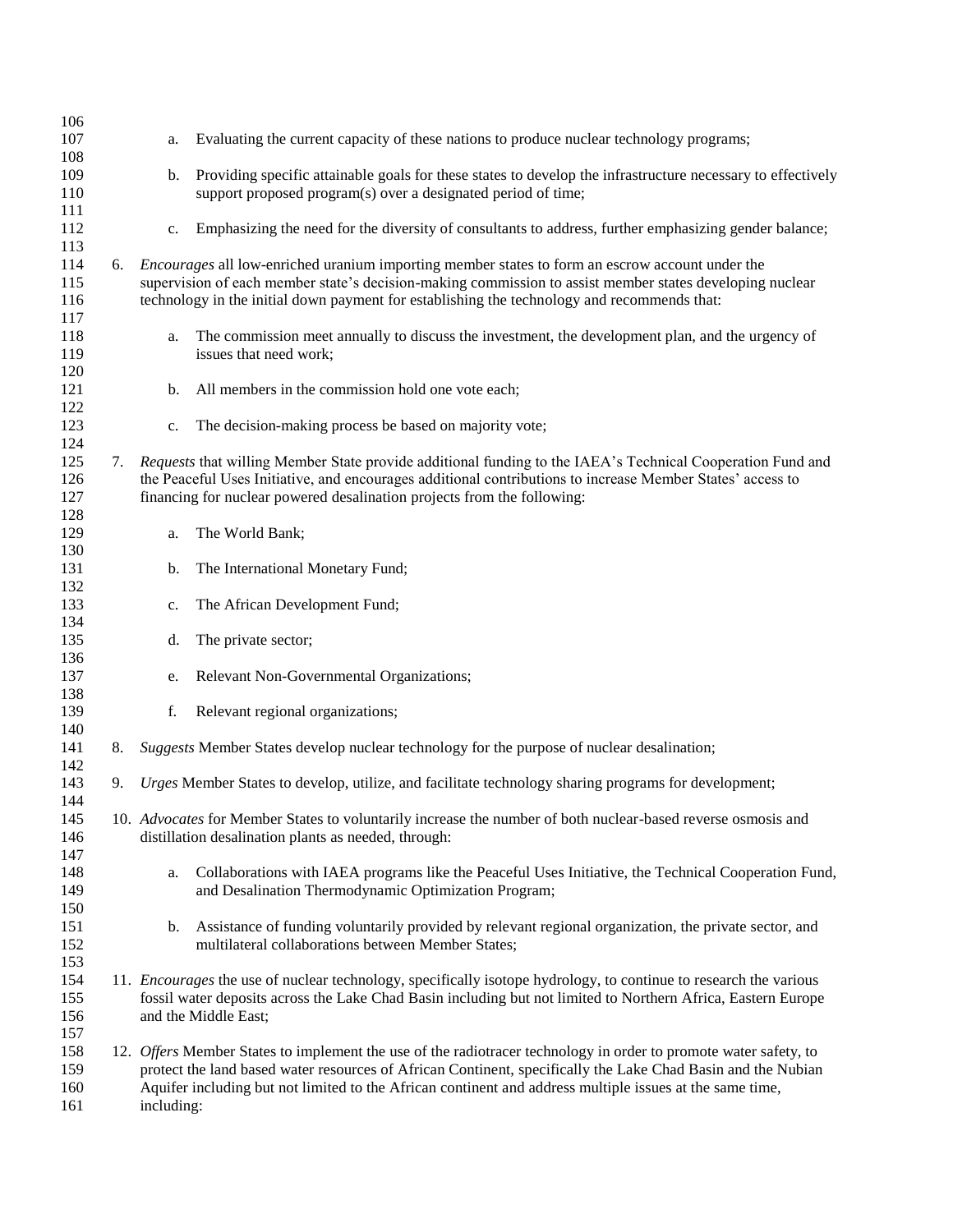| 163<br>Studying of the water surface processes;<br>a.<br>164<br>Identifying flow paths of water;<br>165<br>b.<br>166<br>167<br>Diagnosing blockages or leakages;<br>c.<br>168<br>Identifying sources of contamination;<br>169<br>d.<br>170<br>171<br>Tracking sediment movement in water;<br>e.<br>172<br>173<br>13. Invites Member States to research and then subsequently implement nuclear technologies, such as the<br>174<br>radiotracer and radioisotope technologies, to protect the land based water resources of African Continent,<br>175<br>specifically the Lake Chad Basin and the Nubian Aquifer including but not limited to the African continent;<br>176<br>177<br>14. Offers Member States to implement the use of the radiotracer technology in order to promote water safety, to<br>178<br>protect the land based water resources of African Continent, specifically the Lake Chad Basin and the Nubian<br>179<br>Aquifer including but not limited to the African continent and address multiple issues at the same time:<br>180<br>181<br>Studying of the water surface processes;<br>a.<br>182<br>183<br>Identifying flow paths of water;<br>b.<br>184<br>185<br>Diagnosing blockages or leakages;<br>c.<br>186<br>187<br>Identifying sources of contamination;<br>d.<br>188<br>189<br>Tracking sediment movement in water;<br>e.<br>190<br>191<br>15. Calls on Member States to develop intrastate, comprehensive, and strategic actions plans to improve<br>192<br>understanding of water sources by determining important information such as aquifer replenishment rates,<br>aquifer extraction rates, and age of water sources, using nuclear technology such as isotopic hydrology to better<br>193<br>prepare administration of Member States to take domestic and/or regional actions--such as implementing<br>194<br>195<br>domestic policy, better informing the public, etc.--to alleviate water insecurity;<br>196<br>197<br>16. Calls for efforts to monitor nuclear facilities located near vulnerable sources of water, and develop safeguards<br>198<br>mechanisms to decrease the potential negative impact of nuclear facilities on the environment, Further calls for<br>199<br>the training of IAEA technicians and nuclear specialists trained in best practices of post-nuclear accident<br>200<br>recovery to assist communities following a nuclear accident, organized by the IAEA's Technical Cooperation<br>201<br>Program;<br>202<br>203<br>17. Recommends all maritime transportation of nuclear materials be done so doing double-hulled ships to better<br>204<br>secure the nuclear material and protect that water from any potential leaks or accidental ruptures of the exterior<br>205<br>hull;<br>206<br>207<br>18. <i>Encourages</i> the implementation of a frozen soil barrier infrastructure to be installed in the initial construction of<br>208<br>nuclear power plants, and on standby to be used in the case of water leakage, which has been a hallmark and a<br>209<br>primary concern of recent nuclear meltdowns;<br>210<br>211<br>19. Further recommends that Member States develop ANSIS in coordination with water storage infrastructure, so<br>212<br>that Member States can optimize precipitation collection in reservoirs, increase total amounts of water<br>213<br>availability, and use water for agriculture, industry, domestic, and commercial uses. | 162 |  |  |
|----------------------------------------------------------------------------------------------------------------------------------------------------------------------------------------------------------------------------------------------------------------------------------------------------------------------------------------------------------------------------------------------------------------------------------------------------------------------------------------------------------------------------------------------------------------------------------------------------------------------------------------------------------------------------------------------------------------------------------------------------------------------------------------------------------------------------------------------------------------------------------------------------------------------------------------------------------------------------------------------------------------------------------------------------------------------------------------------------------------------------------------------------------------------------------------------------------------------------------------------------------------------------------------------------------------------------------------------------------------------------------------------------------------------------------------------------------------------------------------------------------------------------------------------------------------------------------------------------------------------------------------------------------------------------------------------------------------------------------------------------------------------------------------------------------------------------------------------------------------------------------------------------------------------------------------------------------------------------------------------------------------------------------------------------------------------------------------------------------------------------------------------------------------------------------------------------------------------------------------------------------------------------------------------------------------------------------------------------------------------------------------------------------------------------------------------------------------------------------------------------------------------------------------------------------------------------------------------------------------------------------------------------------------------------------------------------------------------------------------------------------------------------------------------------------------------------------------------------------------------------------------------------------------------------------------------------------------------------------------------------------------------------------------------------------------------------------------------------------------------------------------------------------------------------------------------------------------------------------------------------------------------------------------------------------------------------------------------------------------------------------------------------------------------------------------------|-----|--|--|
|                                                                                                                                                                                                                                                                                                                                                                                                                                                                                                                                                                                                                                                                                                                                                                                                                                                                                                                                                                                                                                                                                                                                                                                                                                                                                                                                                                                                                                                                                                                                                                                                                                                                                                                                                                                                                                                                                                                                                                                                                                                                                                                                                                                                                                                                                                                                                                                                                                                                                                                                                                                                                                                                                                                                                                                                                                                                                                                                                                                                                                                                                                                                                                                                                                                                                                                                                                                                                                              |     |  |  |
|                                                                                                                                                                                                                                                                                                                                                                                                                                                                                                                                                                                                                                                                                                                                                                                                                                                                                                                                                                                                                                                                                                                                                                                                                                                                                                                                                                                                                                                                                                                                                                                                                                                                                                                                                                                                                                                                                                                                                                                                                                                                                                                                                                                                                                                                                                                                                                                                                                                                                                                                                                                                                                                                                                                                                                                                                                                                                                                                                                                                                                                                                                                                                                                                                                                                                                                                                                                                                                              |     |  |  |
|                                                                                                                                                                                                                                                                                                                                                                                                                                                                                                                                                                                                                                                                                                                                                                                                                                                                                                                                                                                                                                                                                                                                                                                                                                                                                                                                                                                                                                                                                                                                                                                                                                                                                                                                                                                                                                                                                                                                                                                                                                                                                                                                                                                                                                                                                                                                                                                                                                                                                                                                                                                                                                                                                                                                                                                                                                                                                                                                                                                                                                                                                                                                                                                                                                                                                                                                                                                                                                              |     |  |  |
|                                                                                                                                                                                                                                                                                                                                                                                                                                                                                                                                                                                                                                                                                                                                                                                                                                                                                                                                                                                                                                                                                                                                                                                                                                                                                                                                                                                                                                                                                                                                                                                                                                                                                                                                                                                                                                                                                                                                                                                                                                                                                                                                                                                                                                                                                                                                                                                                                                                                                                                                                                                                                                                                                                                                                                                                                                                                                                                                                                                                                                                                                                                                                                                                                                                                                                                                                                                                                                              |     |  |  |
|                                                                                                                                                                                                                                                                                                                                                                                                                                                                                                                                                                                                                                                                                                                                                                                                                                                                                                                                                                                                                                                                                                                                                                                                                                                                                                                                                                                                                                                                                                                                                                                                                                                                                                                                                                                                                                                                                                                                                                                                                                                                                                                                                                                                                                                                                                                                                                                                                                                                                                                                                                                                                                                                                                                                                                                                                                                                                                                                                                                                                                                                                                                                                                                                                                                                                                                                                                                                                                              |     |  |  |
|                                                                                                                                                                                                                                                                                                                                                                                                                                                                                                                                                                                                                                                                                                                                                                                                                                                                                                                                                                                                                                                                                                                                                                                                                                                                                                                                                                                                                                                                                                                                                                                                                                                                                                                                                                                                                                                                                                                                                                                                                                                                                                                                                                                                                                                                                                                                                                                                                                                                                                                                                                                                                                                                                                                                                                                                                                                                                                                                                                                                                                                                                                                                                                                                                                                                                                                                                                                                                                              |     |  |  |
|                                                                                                                                                                                                                                                                                                                                                                                                                                                                                                                                                                                                                                                                                                                                                                                                                                                                                                                                                                                                                                                                                                                                                                                                                                                                                                                                                                                                                                                                                                                                                                                                                                                                                                                                                                                                                                                                                                                                                                                                                                                                                                                                                                                                                                                                                                                                                                                                                                                                                                                                                                                                                                                                                                                                                                                                                                                                                                                                                                                                                                                                                                                                                                                                                                                                                                                                                                                                                                              |     |  |  |
|                                                                                                                                                                                                                                                                                                                                                                                                                                                                                                                                                                                                                                                                                                                                                                                                                                                                                                                                                                                                                                                                                                                                                                                                                                                                                                                                                                                                                                                                                                                                                                                                                                                                                                                                                                                                                                                                                                                                                                                                                                                                                                                                                                                                                                                                                                                                                                                                                                                                                                                                                                                                                                                                                                                                                                                                                                                                                                                                                                                                                                                                                                                                                                                                                                                                                                                                                                                                                                              |     |  |  |
|                                                                                                                                                                                                                                                                                                                                                                                                                                                                                                                                                                                                                                                                                                                                                                                                                                                                                                                                                                                                                                                                                                                                                                                                                                                                                                                                                                                                                                                                                                                                                                                                                                                                                                                                                                                                                                                                                                                                                                                                                                                                                                                                                                                                                                                                                                                                                                                                                                                                                                                                                                                                                                                                                                                                                                                                                                                                                                                                                                                                                                                                                                                                                                                                                                                                                                                                                                                                                                              |     |  |  |
|                                                                                                                                                                                                                                                                                                                                                                                                                                                                                                                                                                                                                                                                                                                                                                                                                                                                                                                                                                                                                                                                                                                                                                                                                                                                                                                                                                                                                                                                                                                                                                                                                                                                                                                                                                                                                                                                                                                                                                                                                                                                                                                                                                                                                                                                                                                                                                                                                                                                                                                                                                                                                                                                                                                                                                                                                                                                                                                                                                                                                                                                                                                                                                                                                                                                                                                                                                                                                                              |     |  |  |
|                                                                                                                                                                                                                                                                                                                                                                                                                                                                                                                                                                                                                                                                                                                                                                                                                                                                                                                                                                                                                                                                                                                                                                                                                                                                                                                                                                                                                                                                                                                                                                                                                                                                                                                                                                                                                                                                                                                                                                                                                                                                                                                                                                                                                                                                                                                                                                                                                                                                                                                                                                                                                                                                                                                                                                                                                                                                                                                                                                                                                                                                                                                                                                                                                                                                                                                                                                                                                                              |     |  |  |
|                                                                                                                                                                                                                                                                                                                                                                                                                                                                                                                                                                                                                                                                                                                                                                                                                                                                                                                                                                                                                                                                                                                                                                                                                                                                                                                                                                                                                                                                                                                                                                                                                                                                                                                                                                                                                                                                                                                                                                                                                                                                                                                                                                                                                                                                                                                                                                                                                                                                                                                                                                                                                                                                                                                                                                                                                                                                                                                                                                                                                                                                                                                                                                                                                                                                                                                                                                                                                                              |     |  |  |
|                                                                                                                                                                                                                                                                                                                                                                                                                                                                                                                                                                                                                                                                                                                                                                                                                                                                                                                                                                                                                                                                                                                                                                                                                                                                                                                                                                                                                                                                                                                                                                                                                                                                                                                                                                                                                                                                                                                                                                                                                                                                                                                                                                                                                                                                                                                                                                                                                                                                                                                                                                                                                                                                                                                                                                                                                                                                                                                                                                                                                                                                                                                                                                                                                                                                                                                                                                                                                                              |     |  |  |
|                                                                                                                                                                                                                                                                                                                                                                                                                                                                                                                                                                                                                                                                                                                                                                                                                                                                                                                                                                                                                                                                                                                                                                                                                                                                                                                                                                                                                                                                                                                                                                                                                                                                                                                                                                                                                                                                                                                                                                                                                                                                                                                                                                                                                                                                                                                                                                                                                                                                                                                                                                                                                                                                                                                                                                                                                                                                                                                                                                                                                                                                                                                                                                                                                                                                                                                                                                                                                                              |     |  |  |
|                                                                                                                                                                                                                                                                                                                                                                                                                                                                                                                                                                                                                                                                                                                                                                                                                                                                                                                                                                                                                                                                                                                                                                                                                                                                                                                                                                                                                                                                                                                                                                                                                                                                                                                                                                                                                                                                                                                                                                                                                                                                                                                                                                                                                                                                                                                                                                                                                                                                                                                                                                                                                                                                                                                                                                                                                                                                                                                                                                                                                                                                                                                                                                                                                                                                                                                                                                                                                                              |     |  |  |
|                                                                                                                                                                                                                                                                                                                                                                                                                                                                                                                                                                                                                                                                                                                                                                                                                                                                                                                                                                                                                                                                                                                                                                                                                                                                                                                                                                                                                                                                                                                                                                                                                                                                                                                                                                                                                                                                                                                                                                                                                                                                                                                                                                                                                                                                                                                                                                                                                                                                                                                                                                                                                                                                                                                                                                                                                                                                                                                                                                                                                                                                                                                                                                                                                                                                                                                                                                                                                                              |     |  |  |
|                                                                                                                                                                                                                                                                                                                                                                                                                                                                                                                                                                                                                                                                                                                                                                                                                                                                                                                                                                                                                                                                                                                                                                                                                                                                                                                                                                                                                                                                                                                                                                                                                                                                                                                                                                                                                                                                                                                                                                                                                                                                                                                                                                                                                                                                                                                                                                                                                                                                                                                                                                                                                                                                                                                                                                                                                                                                                                                                                                                                                                                                                                                                                                                                                                                                                                                                                                                                                                              |     |  |  |
|                                                                                                                                                                                                                                                                                                                                                                                                                                                                                                                                                                                                                                                                                                                                                                                                                                                                                                                                                                                                                                                                                                                                                                                                                                                                                                                                                                                                                                                                                                                                                                                                                                                                                                                                                                                                                                                                                                                                                                                                                                                                                                                                                                                                                                                                                                                                                                                                                                                                                                                                                                                                                                                                                                                                                                                                                                                                                                                                                                                                                                                                                                                                                                                                                                                                                                                                                                                                                                              |     |  |  |
|                                                                                                                                                                                                                                                                                                                                                                                                                                                                                                                                                                                                                                                                                                                                                                                                                                                                                                                                                                                                                                                                                                                                                                                                                                                                                                                                                                                                                                                                                                                                                                                                                                                                                                                                                                                                                                                                                                                                                                                                                                                                                                                                                                                                                                                                                                                                                                                                                                                                                                                                                                                                                                                                                                                                                                                                                                                                                                                                                                                                                                                                                                                                                                                                                                                                                                                                                                                                                                              |     |  |  |
|                                                                                                                                                                                                                                                                                                                                                                                                                                                                                                                                                                                                                                                                                                                                                                                                                                                                                                                                                                                                                                                                                                                                                                                                                                                                                                                                                                                                                                                                                                                                                                                                                                                                                                                                                                                                                                                                                                                                                                                                                                                                                                                                                                                                                                                                                                                                                                                                                                                                                                                                                                                                                                                                                                                                                                                                                                                                                                                                                                                                                                                                                                                                                                                                                                                                                                                                                                                                                                              |     |  |  |
|                                                                                                                                                                                                                                                                                                                                                                                                                                                                                                                                                                                                                                                                                                                                                                                                                                                                                                                                                                                                                                                                                                                                                                                                                                                                                                                                                                                                                                                                                                                                                                                                                                                                                                                                                                                                                                                                                                                                                                                                                                                                                                                                                                                                                                                                                                                                                                                                                                                                                                                                                                                                                                                                                                                                                                                                                                                                                                                                                                                                                                                                                                                                                                                                                                                                                                                                                                                                                                              |     |  |  |
|                                                                                                                                                                                                                                                                                                                                                                                                                                                                                                                                                                                                                                                                                                                                                                                                                                                                                                                                                                                                                                                                                                                                                                                                                                                                                                                                                                                                                                                                                                                                                                                                                                                                                                                                                                                                                                                                                                                                                                                                                                                                                                                                                                                                                                                                                                                                                                                                                                                                                                                                                                                                                                                                                                                                                                                                                                                                                                                                                                                                                                                                                                                                                                                                                                                                                                                                                                                                                                              |     |  |  |
|                                                                                                                                                                                                                                                                                                                                                                                                                                                                                                                                                                                                                                                                                                                                                                                                                                                                                                                                                                                                                                                                                                                                                                                                                                                                                                                                                                                                                                                                                                                                                                                                                                                                                                                                                                                                                                                                                                                                                                                                                                                                                                                                                                                                                                                                                                                                                                                                                                                                                                                                                                                                                                                                                                                                                                                                                                                                                                                                                                                                                                                                                                                                                                                                                                                                                                                                                                                                                                              |     |  |  |
|                                                                                                                                                                                                                                                                                                                                                                                                                                                                                                                                                                                                                                                                                                                                                                                                                                                                                                                                                                                                                                                                                                                                                                                                                                                                                                                                                                                                                                                                                                                                                                                                                                                                                                                                                                                                                                                                                                                                                                                                                                                                                                                                                                                                                                                                                                                                                                                                                                                                                                                                                                                                                                                                                                                                                                                                                                                                                                                                                                                                                                                                                                                                                                                                                                                                                                                                                                                                                                              |     |  |  |
|                                                                                                                                                                                                                                                                                                                                                                                                                                                                                                                                                                                                                                                                                                                                                                                                                                                                                                                                                                                                                                                                                                                                                                                                                                                                                                                                                                                                                                                                                                                                                                                                                                                                                                                                                                                                                                                                                                                                                                                                                                                                                                                                                                                                                                                                                                                                                                                                                                                                                                                                                                                                                                                                                                                                                                                                                                                                                                                                                                                                                                                                                                                                                                                                                                                                                                                                                                                                                                              |     |  |  |
|                                                                                                                                                                                                                                                                                                                                                                                                                                                                                                                                                                                                                                                                                                                                                                                                                                                                                                                                                                                                                                                                                                                                                                                                                                                                                                                                                                                                                                                                                                                                                                                                                                                                                                                                                                                                                                                                                                                                                                                                                                                                                                                                                                                                                                                                                                                                                                                                                                                                                                                                                                                                                                                                                                                                                                                                                                                                                                                                                                                                                                                                                                                                                                                                                                                                                                                                                                                                                                              |     |  |  |
|                                                                                                                                                                                                                                                                                                                                                                                                                                                                                                                                                                                                                                                                                                                                                                                                                                                                                                                                                                                                                                                                                                                                                                                                                                                                                                                                                                                                                                                                                                                                                                                                                                                                                                                                                                                                                                                                                                                                                                                                                                                                                                                                                                                                                                                                                                                                                                                                                                                                                                                                                                                                                                                                                                                                                                                                                                                                                                                                                                                                                                                                                                                                                                                                                                                                                                                                                                                                                                              |     |  |  |
|                                                                                                                                                                                                                                                                                                                                                                                                                                                                                                                                                                                                                                                                                                                                                                                                                                                                                                                                                                                                                                                                                                                                                                                                                                                                                                                                                                                                                                                                                                                                                                                                                                                                                                                                                                                                                                                                                                                                                                                                                                                                                                                                                                                                                                                                                                                                                                                                                                                                                                                                                                                                                                                                                                                                                                                                                                                                                                                                                                                                                                                                                                                                                                                                                                                                                                                                                                                                                                              |     |  |  |
|                                                                                                                                                                                                                                                                                                                                                                                                                                                                                                                                                                                                                                                                                                                                                                                                                                                                                                                                                                                                                                                                                                                                                                                                                                                                                                                                                                                                                                                                                                                                                                                                                                                                                                                                                                                                                                                                                                                                                                                                                                                                                                                                                                                                                                                                                                                                                                                                                                                                                                                                                                                                                                                                                                                                                                                                                                                                                                                                                                                                                                                                                                                                                                                                                                                                                                                                                                                                                                              |     |  |  |
|                                                                                                                                                                                                                                                                                                                                                                                                                                                                                                                                                                                                                                                                                                                                                                                                                                                                                                                                                                                                                                                                                                                                                                                                                                                                                                                                                                                                                                                                                                                                                                                                                                                                                                                                                                                                                                                                                                                                                                                                                                                                                                                                                                                                                                                                                                                                                                                                                                                                                                                                                                                                                                                                                                                                                                                                                                                                                                                                                                                                                                                                                                                                                                                                                                                                                                                                                                                                                                              |     |  |  |
|                                                                                                                                                                                                                                                                                                                                                                                                                                                                                                                                                                                                                                                                                                                                                                                                                                                                                                                                                                                                                                                                                                                                                                                                                                                                                                                                                                                                                                                                                                                                                                                                                                                                                                                                                                                                                                                                                                                                                                                                                                                                                                                                                                                                                                                                                                                                                                                                                                                                                                                                                                                                                                                                                                                                                                                                                                                                                                                                                                                                                                                                                                                                                                                                                                                                                                                                                                                                                                              |     |  |  |
|                                                                                                                                                                                                                                                                                                                                                                                                                                                                                                                                                                                                                                                                                                                                                                                                                                                                                                                                                                                                                                                                                                                                                                                                                                                                                                                                                                                                                                                                                                                                                                                                                                                                                                                                                                                                                                                                                                                                                                                                                                                                                                                                                                                                                                                                                                                                                                                                                                                                                                                                                                                                                                                                                                                                                                                                                                                                                                                                                                                                                                                                                                                                                                                                                                                                                                                                                                                                                                              |     |  |  |
|                                                                                                                                                                                                                                                                                                                                                                                                                                                                                                                                                                                                                                                                                                                                                                                                                                                                                                                                                                                                                                                                                                                                                                                                                                                                                                                                                                                                                                                                                                                                                                                                                                                                                                                                                                                                                                                                                                                                                                                                                                                                                                                                                                                                                                                                                                                                                                                                                                                                                                                                                                                                                                                                                                                                                                                                                                                                                                                                                                                                                                                                                                                                                                                                                                                                                                                                                                                                                                              |     |  |  |
|                                                                                                                                                                                                                                                                                                                                                                                                                                                                                                                                                                                                                                                                                                                                                                                                                                                                                                                                                                                                                                                                                                                                                                                                                                                                                                                                                                                                                                                                                                                                                                                                                                                                                                                                                                                                                                                                                                                                                                                                                                                                                                                                                                                                                                                                                                                                                                                                                                                                                                                                                                                                                                                                                                                                                                                                                                                                                                                                                                                                                                                                                                                                                                                                                                                                                                                                                                                                                                              |     |  |  |
|                                                                                                                                                                                                                                                                                                                                                                                                                                                                                                                                                                                                                                                                                                                                                                                                                                                                                                                                                                                                                                                                                                                                                                                                                                                                                                                                                                                                                                                                                                                                                                                                                                                                                                                                                                                                                                                                                                                                                                                                                                                                                                                                                                                                                                                                                                                                                                                                                                                                                                                                                                                                                                                                                                                                                                                                                                                                                                                                                                                                                                                                                                                                                                                                                                                                                                                                                                                                                                              |     |  |  |
|                                                                                                                                                                                                                                                                                                                                                                                                                                                                                                                                                                                                                                                                                                                                                                                                                                                                                                                                                                                                                                                                                                                                                                                                                                                                                                                                                                                                                                                                                                                                                                                                                                                                                                                                                                                                                                                                                                                                                                                                                                                                                                                                                                                                                                                                                                                                                                                                                                                                                                                                                                                                                                                                                                                                                                                                                                                                                                                                                                                                                                                                                                                                                                                                                                                                                                                                                                                                                                              |     |  |  |
|                                                                                                                                                                                                                                                                                                                                                                                                                                                                                                                                                                                                                                                                                                                                                                                                                                                                                                                                                                                                                                                                                                                                                                                                                                                                                                                                                                                                                                                                                                                                                                                                                                                                                                                                                                                                                                                                                                                                                                                                                                                                                                                                                                                                                                                                                                                                                                                                                                                                                                                                                                                                                                                                                                                                                                                                                                                                                                                                                                                                                                                                                                                                                                                                                                                                                                                                                                                                                                              |     |  |  |
|                                                                                                                                                                                                                                                                                                                                                                                                                                                                                                                                                                                                                                                                                                                                                                                                                                                                                                                                                                                                                                                                                                                                                                                                                                                                                                                                                                                                                                                                                                                                                                                                                                                                                                                                                                                                                                                                                                                                                                                                                                                                                                                                                                                                                                                                                                                                                                                                                                                                                                                                                                                                                                                                                                                                                                                                                                                                                                                                                                                                                                                                                                                                                                                                                                                                                                                                                                                                                                              |     |  |  |
|                                                                                                                                                                                                                                                                                                                                                                                                                                                                                                                                                                                                                                                                                                                                                                                                                                                                                                                                                                                                                                                                                                                                                                                                                                                                                                                                                                                                                                                                                                                                                                                                                                                                                                                                                                                                                                                                                                                                                                                                                                                                                                                                                                                                                                                                                                                                                                                                                                                                                                                                                                                                                                                                                                                                                                                                                                                                                                                                                                                                                                                                                                                                                                                                                                                                                                                                                                                                                                              |     |  |  |
|                                                                                                                                                                                                                                                                                                                                                                                                                                                                                                                                                                                                                                                                                                                                                                                                                                                                                                                                                                                                                                                                                                                                                                                                                                                                                                                                                                                                                                                                                                                                                                                                                                                                                                                                                                                                                                                                                                                                                                                                                                                                                                                                                                                                                                                                                                                                                                                                                                                                                                                                                                                                                                                                                                                                                                                                                                                                                                                                                                                                                                                                                                                                                                                                                                                                                                                                                                                                                                              |     |  |  |
|                                                                                                                                                                                                                                                                                                                                                                                                                                                                                                                                                                                                                                                                                                                                                                                                                                                                                                                                                                                                                                                                                                                                                                                                                                                                                                                                                                                                                                                                                                                                                                                                                                                                                                                                                                                                                                                                                                                                                                                                                                                                                                                                                                                                                                                                                                                                                                                                                                                                                                                                                                                                                                                                                                                                                                                                                                                                                                                                                                                                                                                                                                                                                                                                                                                                                                                                                                                                                                              |     |  |  |
|                                                                                                                                                                                                                                                                                                                                                                                                                                                                                                                                                                                                                                                                                                                                                                                                                                                                                                                                                                                                                                                                                                                                                                                                                                                                                                                                                                                                                                                                                                                                                                                                                                                                                                                                                                                                                                                                                                                                                                                                                                                                                                                                                                                                                                                                                                                                                                                                                                                                                                                                                                                                                                                                                                                                                                                                                                                                                                                                                                                                                                                                                                                                                                                                                                                                                                                                                                                                                                              |     |  |  |
|                                                                                                                                                                                                                                                                                                                                                                                                                                                                                                                                                                                                                                                                                                                                                                                                                                                                                                                                                                                                                                                                                                                                                                                                                                                                                                                                                                                                                                                                                                                                                                                                                                                                                                                                                                                                                                                                                                                                                                                                                                                                                                                                                                                                                                                                                                                                                                                                                                                                                                                                                                                                                                                                                                                                                                                                                                                                                                                                                                                                                                                                                                                                                                                                                                                                                                                                                                                                                                              |     |  |  |
|                                                                                                                                                                                                                                                                                                                                                                                                                                                                                                                                                                                                                                                                                                                                                                                                                                                                                                                                                                                                                                                                                                                                                                                                                                                                                                                                                                                                                                                                                                                                                                                                                                                                                                                                                                                                                                                                                                                                                                                                                                                                                                                                                                                                                                                                                                                                                                                                                                                                                                                                                                                                                                                                                                                                                                                                                                                                                                                                                                                                                                                                                                                                                                                                                                                                                                                                                                                                                                              |     |  |  |
|                                                                                                                                                                                                                                                                                                                                                                                                                                                                                                                                                                                                                                                                                                                                                                                                                                                                                                                                                                                                                                                                                                                                                                                                                                                                                                                                                                                                                                                                                                                                                                                                                                                                                                                                                                                                                                                                                                                                                                                                                                                                                                                                                                                                                                                                                                                                                                                                                                                                                                                                                                                                                                                                                                                                                                                                                                                                                                                                                                                                                                                                                                                                                                                                                                                                                                                                                                                                                                              |     |  |  |
|                                                                                                                                                                                                                                                                                                                                                                                                                                                                                                                                                                                                                                                                                                                                                                                                                                                                                                                                                                                                                                                                                                                                                                                                                                                                                                                                                                                                                                                                                                                                                                                                                                                                                                                                                                                                                                                                                                                                                                                                                                                                                                                                                                                                                                                                                                                                                                                                                                                                                                                                                                                                                                                                                                                                                                                                                                                                                                                                                                                                                                                                                                                                                                                                                                                                                                                                                                                                                                              |     |  |  |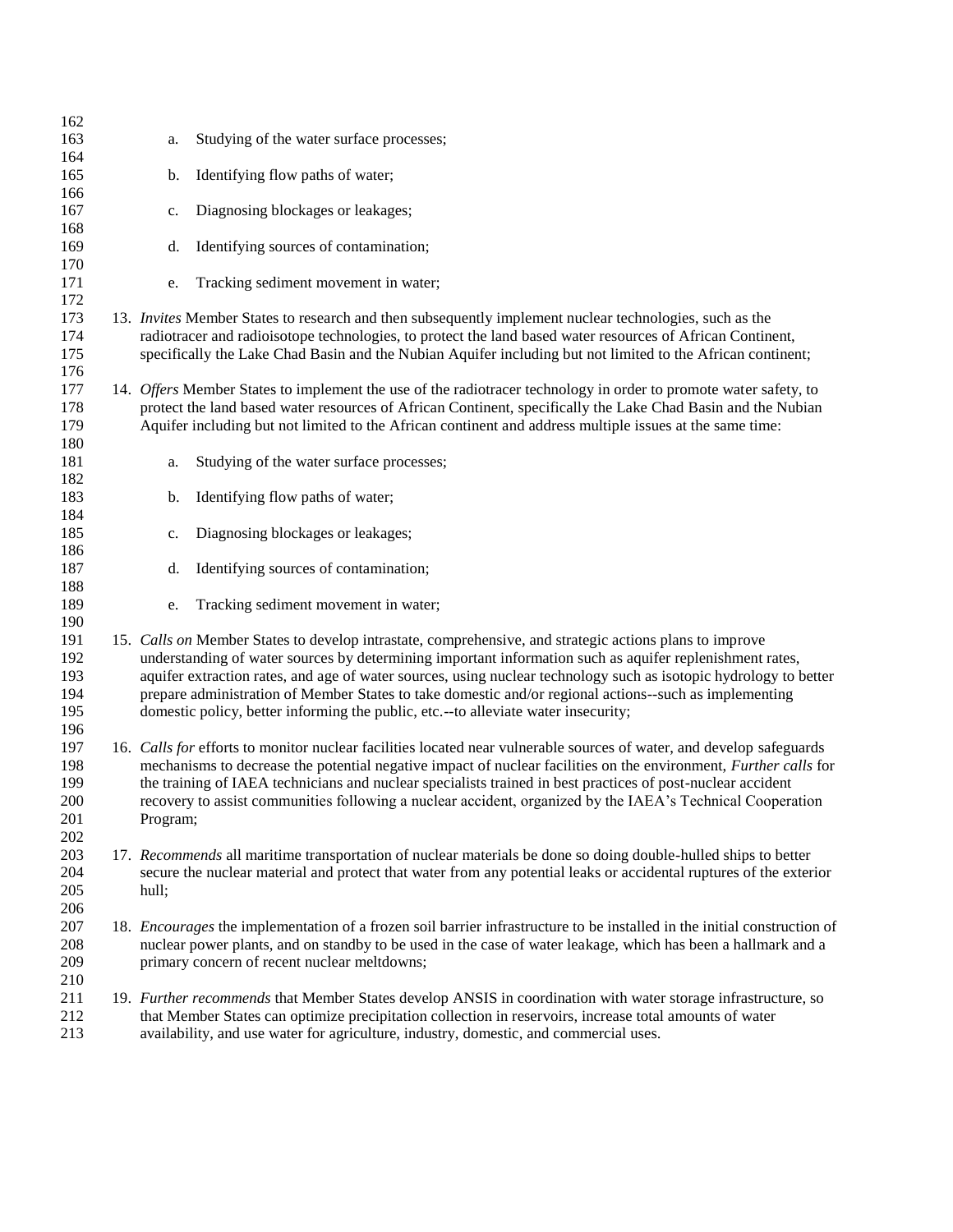

**Code:** IAEA/1/4 **Committee:** International Atomic Energy Agency **Topic:** Nuclear Technology and Water Security

*The International Atomic Energy Agency,*

 *Recognizes* that the International Atomic Energy Agency (IAEA) currently defines water security as the availability, quality, management, and protection of water, 

 *Noting* that the IAEA's objectives as outlined in Article II of the *Statute of the International Atomic Energy Agency* includes to accelerate and enlarge the contribution of atomic energy to peace, health and prosperity throughout the world, 

 *Emphasizing* that the access to water is a basic human right under Article 25 of the *Universal Declaration of Human Rights*,

 *Taking into account* that water security can sometimes be harmed by an increase of hydroelectric power plants that reallocate water commodities, block rivers, and damage wildlife,

 *Guided by* the *Mar Del Plata Action Plan* set forth by the United Nations Water Conference of 1977, which advocated for the universalization of water access in addition to improving the administration of water by national, regional, and international organizations,

 *Reaffirming* the *2030 Agenda for Sustainable Development* and Sustainable Development Goals (SDGs) 3, 6, and 9, which advocate for good health and well-being, clean water and sanitation, and industry, innovation, and infrastructure, respectively,

 *Having examined* a multitude of nuclear technologies in civil contexts, such as hospitals and their corresponding equipment, such as Geiger counters which measure the level of radiation in a specific area, and lastly nuclear processes such as vitrification which is used to turn liquid radioactive waste into solid form,

 *Stressing* GC(60) RES/12 which states that nuclear science, technology and its applications can contribute to a wide variety of basic socio-economic needs of Member States in areas such as energy, materials, human health and water resources,

 *Deeply disturbed* by the 200 million cases of malaria contracted globally each year, and the great majority of deaths from malaria that occur in sub-Saharan Africa,

 *Deeply concerned* that the full potential of nuclear technology to incite positive change within the world is not being recognized,

*Acknowledges* that the IAEA and United Nations (UN) have severely restricted budgets,

 *Bearing in mind* the importance of this issue, as it is imperative that that all member states work together to ensure the availability of fresh drinking water to those in need,

 *Taking note* that the IAEA views nuclear desalination as the future of large scale desalination due to the large amount of energy needed for the processes,

*Fully Aware* of the fact that there exist failing nuclear power plants all over the world that pose threats to society,

 *Noting with approval* that molten salt reactors (MSRs) use molten fluoride salts as a primary coolant and are

"meltdown proof" due to freeze plugs that melt in the case of nuclear meltdown to drain the overheated water,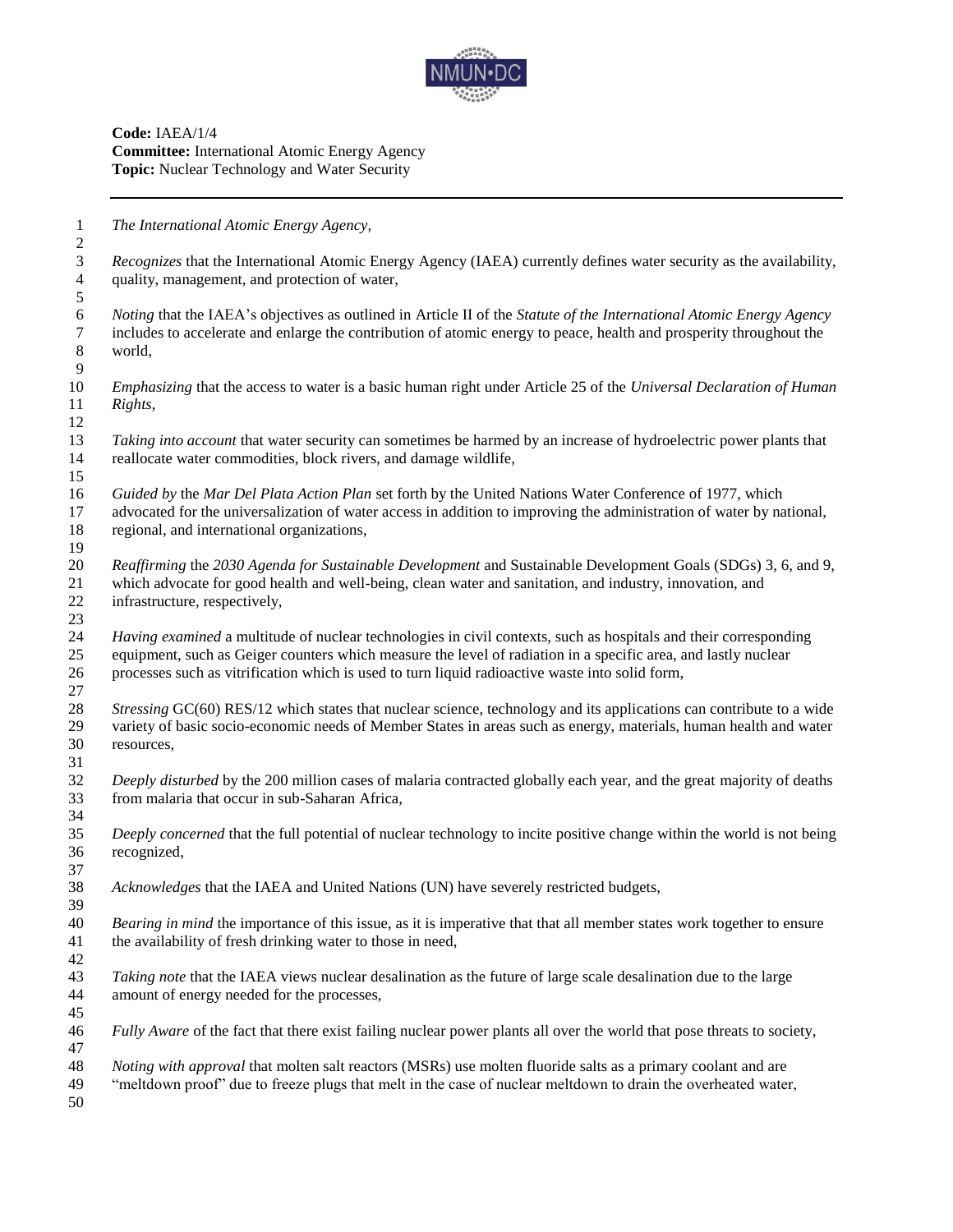| 51<br>52<br>53 | Noting with satisfaction the work accomplished by Technical Cooperation Projects initiated through the IAEA such<br>as Applying Isotope Techniques to Investigate Groundwater Dynamics and Recharge Rate for Sustainable<br>Groundwater Resource Management in the effort to improve water safety and access by improving regional |                                                                                                                                                                                                    |  |  |  |  |
|----------------|------------------------------------------------------------------------------------------------------------------------------------------------------------------------------------------------------------------------------------------------------------------------------------------------------------------------------------|----------------------------------------------------------------------------------------------------------------------------------------------------------------------------------------------------|--|--|--|--|
| 54             | knowledge regarding recharge rates and pollution,                                                                                                                                                                                                                                                                                  |                                                                                                                                                                                                    |  |  |  |  |
| 55<br>56<br>57 |                                                                                                                                                                                                                                                                                                                                    | Recalling the purpose of Nuclear Energy Program Implementing Organizations (NEPIOs) in promoting peaceful<br>nuclear development, as well as cooperation between the IAEA and Member States,       |  |  |  |  |
| 58<br>59       |                                                                                                                                                                                                                                                                                                                                    | <i>Noting</i> the role of safe nuclear waste disposal in promoting water security for Member States, in accordance with                                                                            |  |  |  |  |
| 60             |                                                                                                                                                                                                                                                                                                                                    | Sustainable Development Goal 6 for access to safe drinking water,                                                                                                                                  |  |  |  |  |
| 61             |                                                                                                                                                                                                                                                                                                                                    |                                                                                                                                                                                                    |  |  |  |  |
| 62             |                                                                                                                                                                                                                                                                                                                                    | Fully aware of the threats posed by improper nuclear waste disposal to water sources, as well as the threats posed to                                                                              |  |  |  |  |
| 63<br>64       |                                                                                                                                                                                                                                                                                                                                    | the environment with high-temperature water discharge from nuclear sources,                                                                                                                        |  |  |  |  |
| 65             |                                                                                                                                                                                                                                                                                                                                    | <i>Expressing concerns</i> with current cooling methods, and understanding the need to move towards more renewable                                                                                 |  |  |  |  |
| 66             |                                                                                                                                                                                                                                                                                                                                    | systems to conserve water, especially in landlocked Member States,                                                                                                                                 |  |  |  |  |
| 67             |                                                                                                                                                                                                                                                                                                                                    |                                                                                                                                                                                                    |  |  |  |  |
| 68<br>69       |                                                                                                                                                                                                                                                                                                                                    | Conscious of the potential risk in nuclear waste management of overheated or irradiated water reaching the water                                                                                   |  |  |  |  |
| 70             | table,                                                                                                                                                                                                                                                                                                                             |                                                                                                                                                                                                    |  |  |  |  |
| 71             |                                                                                                                                                                                                                                                                                                                                    | 1. <i>Establishes</i> the institution of the Transitionary Energy Index (TEI) as a pilot program to provide Member States                                                                          |  |  |  |  |
| 72             |                                                                                                                                                                                                                                                                                                                                    | with alternative methods of obtaining and accessibility to information on the open market which:                                                                                                   |  |  |  |  |
| 73             |                                                                                                                                                                                                                                                                                                                                    |                                                                                                                                                                                                    |  |  |  |  |
| 74             | a.                                                                                                                                                                                                                                                                                                                                 | Requires that the General Conference renew the TEI pilot program at every annual session, with the                                                                                                 |  |  |  |  |
| 75             |                                                                                                                                                                                                                                                                                                                                    | restrictions that:                                                                                                                                                                                 |  |  |  |  |
| 76             |                                                                                                                                                                                                                                                                                                                                    |                                                                                                                                                                                                    |  |  |  |  |
| 77<br>78       | i.                                                                                                                                                                                                                                                                                                                                 | The Board of Governors reviews the operations and transactions of the TEI every quarter, and<br>reports them to both to the IAEA General Session in an annual report, and to publish the report in |  |  |  |  |
| 79             |                                                                                                                                                                                                                                                                                                                                    | an investor's review quarterly;                                                                                                                                                                    |  |  |  |  |
| $80\,$         | ii.                                                                                                                                                                                                                                                                                                                                | The General Conference shall review the operations and transactions of the TEI from the Board of                                                                                                   |  |  |  |  |
| 81<br>82       | iii.                                                                                                                                                                                                                                                                                                                               | Governors general report;<br>The Board of Governors shall recommend an appropriation of funds from the IAEA general                                                                                |  |  |  |  |
| 83             |                                                                                                                                                                                                                                                                                                                                    | account to be voted on by the General Session for the preliminary costs of maintaining the TEI                                                                                                     |  |  |  |  |
| 84             |                                                                                                                                                                                                                                                                                                                                    | pilot program;                                                                                                                                                                                     |  |  |  |  |
| 85             | iv.                                                                                                                                                                                                                                                                                                                                | The General Conference shall determine the appropriate measures by which the TEI funding shall                                                                                                     |  |  |  |  |
| 86             |                                                                                                                                                                                                                                                                                                                                    | be used to facilitate and implement water security efforts;                                                                                                                                        |  |  |  |  |
| 87             |                                                                                                                                                                                                                                                                                                                                    |                                                                                                                                                                                                    |  |  |  |  |
| 88             | b.                                                                                                                                                                                                                                                                                                                                 | Mandates that the TEI, in conjunction with the International Monetary Fund (IMF), assist Member                                                                                                    |  |  |  |  |
| 89             |                                                                                                                                                                                                                                                                                                                                    | States with agricultural efforts via the issuance of futures contracts and securities on crop commodities                                                                                          |  |  |  |  |
| 90             |                                                                                                                                                                                                                                                                                                                                    | with access to the IAEA's technology bank and shall issue procedures to ensure effective and                                                                                                       |  |  |  |  |
| 91<br>92       |                                                                                                                                                                                                                                                                                                                                    | profitable transactions for reasons such as:                                                                                                                                                       |  |  |  |  |
| 93             | i.                                                                                                                                                                                                                                                                                                                                 | To insure 15% of the original investment of any crop security pending a review by the TEI;                                                                                                         |  |  |  |  |
| 94             | ii.                                                                                                                                                                                                                                                                                                                                | To guarantee the equal opportunity to purchase;                                                                                                                                                    |  |  |  |  |
| 95             | iii.                                                                                                                                                                                                                                                                                                                               | To charge a 20% deposit fee on the transaction of any approved contract to provide for                                                                                                             |  |  |  |  |
| 96             |                                                                                                                                                                                                                                                                                                                                    | administrative, insurance, and technology implementation costs;                                                                                                                                    |  |  |  |  |
| 97             | iv.                                                                                                                                                                                                                                                                                                                                | To provide inquiry on behalf of the IAEA to investment banks and similar financial institutions;                                                                                                   |  |  |  |  |
| 98             | v.                                                                                                                                                                                                                                                                                                                                 | To request the IMF assist in transactions and financial advice;                                                                                                                                    |  |  |  |  |
| 99             |                                                                                                                                                                                                                                                                                                                                    |                                                                                                                                                                                                    |  |  |  |  |
| 100            | $c_{\cdot}$                                                                                                                                                                                                                                                                                                                        | Mandates that the TEI have the following capabilities:                                                                                                                                             |  |  |  |  |
| 101            |                                                                                                                                                                                                                                                                                                                                    |                                                                                                                                                                                                    |  |  |  |  |
| 102<br>103     | i.<br>ii.                                                                                                                                                                                                                                                                                                                          | Provide information of comparable energy sources per power grid;<br>Provide information to private contractors or companies upon request for a reasonable                                          |  |  |  |  |
| 104            |                                                                                                                                                                                                                                                                                                                                    | administrative fee;                                                                                                                                                                                |  |  |  |  |
| 105            | iii.                                                                                                                                                                                                                                                                                                                               | Facilitate an exchange of energy commodities;                                                                                                                                                      |  |  |  |  |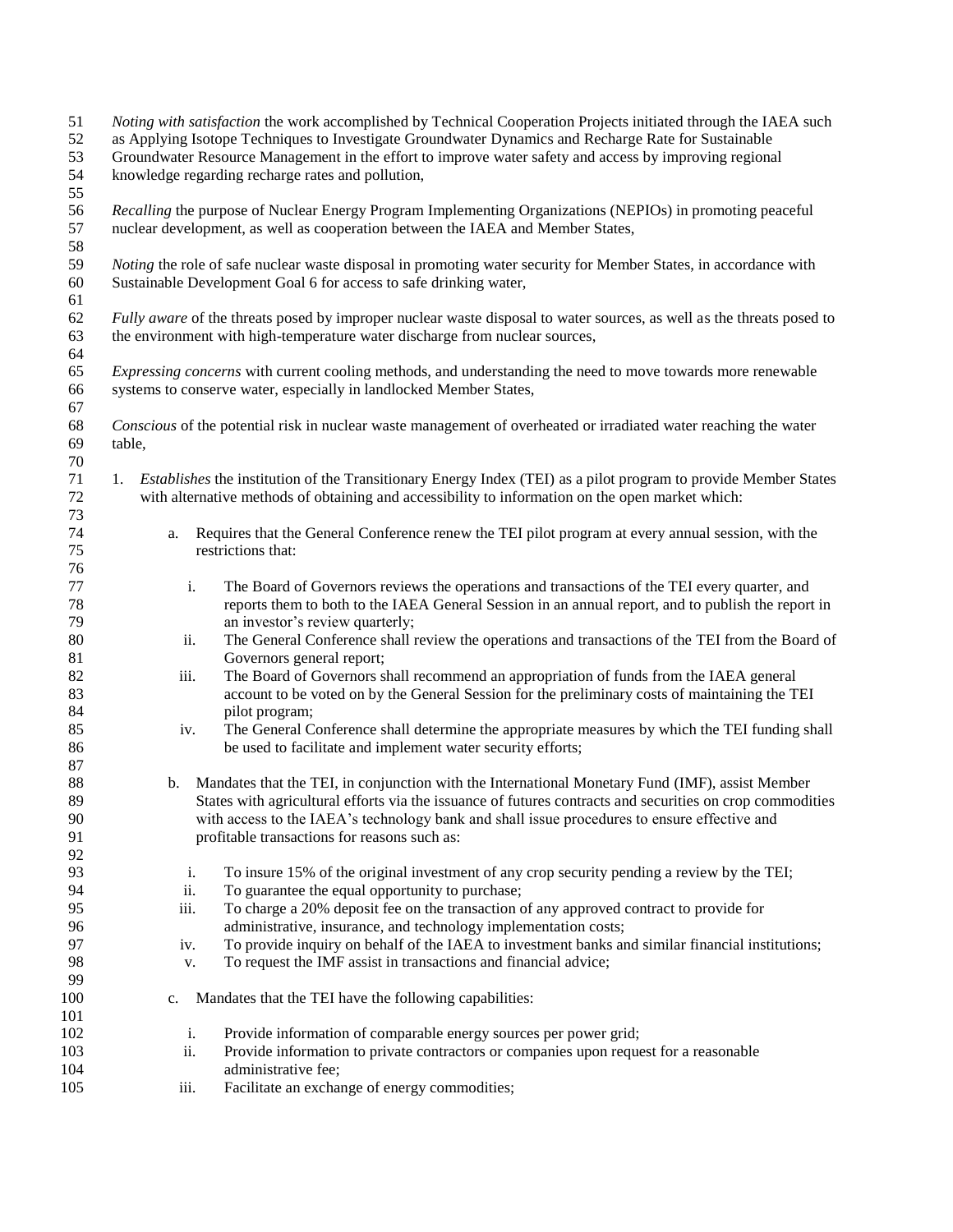| 106 |    | iv.  | Retain a right to disproportionately invest resources based on GDP per capita and purchasing                 |
|-----|----|------|--------------------------------------------------------------------------------------------------------------|
| 107 |    |      | power of the respective currency;                                                                            |
| 108 |    | v.   | To act within the discretion of the Board of Governors by a majority vote to approve or disapprove           |
| 109 |    |      | of contracts exceeding one million dollars and to then authorize the organization to work with               |
| 110 |    |      | financial institutions to convey the request for transaction;                                                |
| 111 |    | vi.  | To ensure that all investments are used toward promoting nuclear technology;                                 |
| 112 |    | vii. | To explore the use of blockchain technology, to provide transparent, secure, and independent                 |
| 113 |    |      | method of maintaining records;                                                                               |
| 114 |    |      |                                                                                                              |
| 115 |    | d.   | Recommends that member states invest in renewable and sustainable technologies, including but not            |
| 116 |    |      | limited to:                                                                                                  |
| 117 |    |      |                                                                                                              |
| 118 |    | i.   | Solar Energy;                                                                                                |
| 119 |    | ii.  | Wind Energy;                                                                                                 |
| 120 |    | iii. | Necessary nuclear technology;                                                                                |
| 121 |    | iv.  | Water purification systems using nuclear technology or other feasible and pragmatic mechanisms;              |
| 122 |    |      |                                                                                                              |
| 123 | 2. |      | Recommends that countries with a destitution rate of 40%, as determined by the World Bank, can request       |
| 124 |    |      | additional financial support from the World Bank to receive funds to upgrade water infrastructure such as    |
| 125 |    |      | intricate irrigation systems to ensure water security by:                                                    |
| 126 |    |      |                                                                                                              |
| 127 |    | a.   | Encouraging mining in countries with an excess of quantity of uranium to advocate the usage of               |
| 128 |    |      | uranium in nuclear technology to fulfil the purpose of securing and maintaining the health of water;         |
| 129 |    |      |                                                                                                              |
| 130 |    | b.   | Initiating a project that focuses on the goal of providing clean water and preventing any waste from         |
| 131 |    |      | entering the fresh body water sources as well as water purification systems;                                 |
| 132 |    |      |                                                                                                              |
| 133 |    | c.   | Including countries that are not part of current projects such as Urban Water Supply Project to assist       |
| 134 |    |      | them in achieving a sustainable amount of water for each participating country;                              |
| 135 |    |      |                                                                                                              |
| 136 | 3. |      | Proposes the establishment of a ten-year pilot program that creates NEPIOs for each of the five IAEA Central |
| 137 |    |      | Coordination regions (Europe, Middle East, Africa, Asia-Pacific, and North and Latin America) that:          |
| 138 |    |      |                                                                                                              |
| 139 |    | a.   | Facilitates the more efficient and effective transfer of energy and non-energy nuclear technical             |
| 140 |    |      | knowledge and technology to regional member states, including those focusing upon water security;            |
| 141 |    |      |                                                                                                              |
| 142 |    | b.   | Holds bi-annual regional meetings within regional Member States;                                             |
| 143 |    |      |                                                                                                              |
| 144 |    | c.   | Facilitates more frequent discussions of best practices and management of nuclear program                    |
| 145 |    |      | development;                                                                                                 |
| 146 |    |      |                                                                                                              |
| 147 |    | d.   | Calls for Member States to revise the necessary procedures of this program to comply with any                |
| 148 |    |      | possible changes to the Technical Cooperation program found under operative 4;                               |
| 149 |    |      |                                                                                                              |
| 150 | 4. |      | Calls for a revision and re-evaluation of the Technical Cooperation (TC) program in order to:                |
| 151 |    |      |                                                                                                              |
| 152 |    |      |                                                                                                              |
|     |    | a.   | Determine a more specific system for categorizing various regions in terms of their individual nuclear       |
| 153 |    |      | and energy needs, especially with regard to water security measures;                                         |
| 154 |    |      |                                                                                                              |
| 155 |    | b.   | Facilitate the creation of a tiered classification system with consideration given to current nuclear        |
| 156 |    |      | capabilities, geological features, and geographical location;                                                |
| 157 |    |      |                                                                                                              |
| 158 |    | c.   | Detailed records of income and expense to regional funds be made, and upon subdivision of regions            |
| 159 |    |      | each country who has contributed to the fund will be entitled to the share in percent of what remains of     |
| 160 |    |      | their contributions;                                                                                         |
| 161 |    |      |                                                                                                              |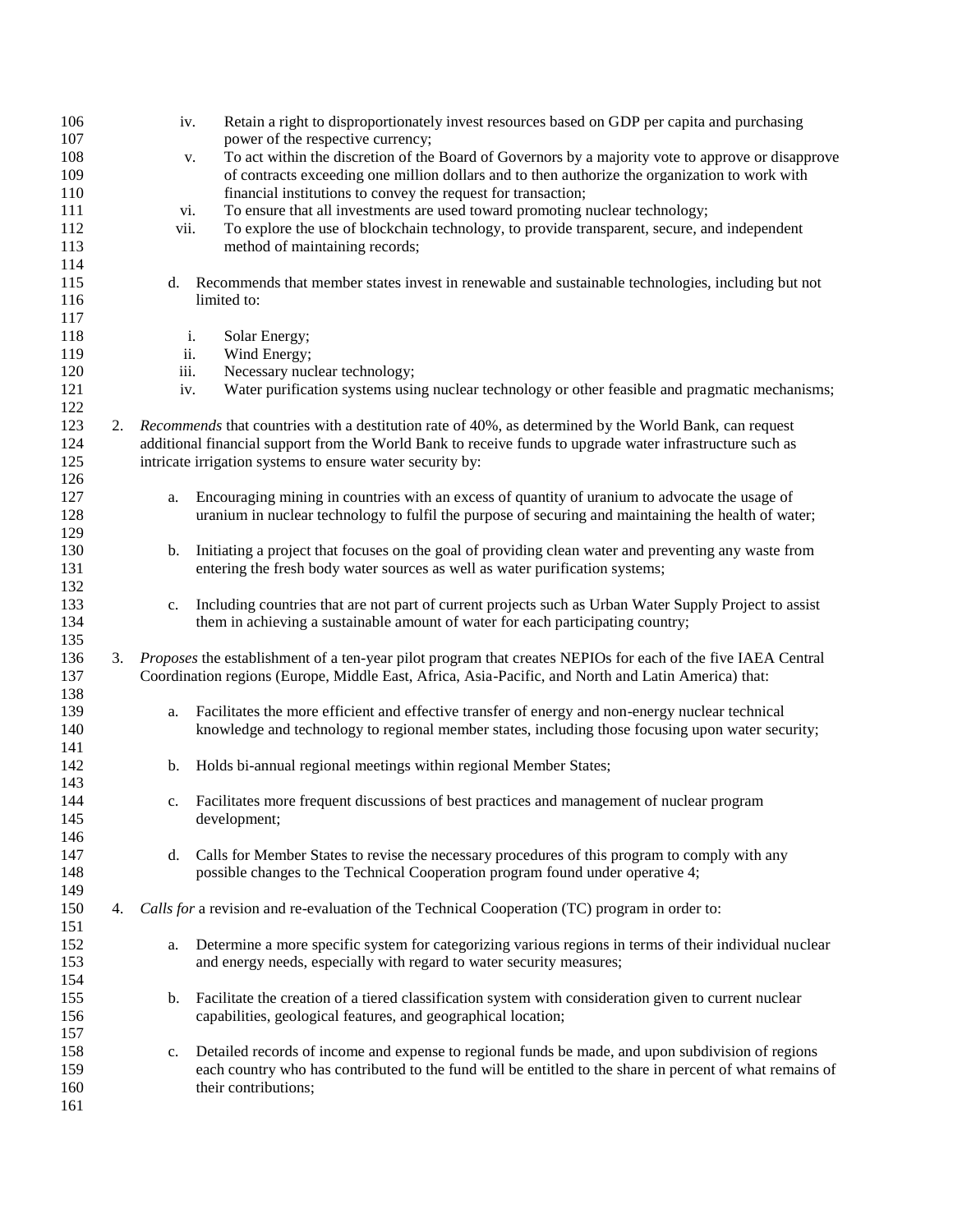| 162 |    | 5. Further calls for the improvement of communication and collaboration with Member States with regard to          |
|-----|----|--------------------------------------------------------------------------------------------------------------------|
| 163 |    | issues of nuclear technology and water security with the implementation of a convention that meets biannually      |
| 164 |    | in order to accomplish goals such as, but not limited to:                                                          |
| 165 |    |                                                                                                                    |
| 166 |    | Continually re-evaluating the status of various states in terms of their nuclear capability;<br>a.                 |
| 167 |    |                                                                                                                    |
|     |    | Providing a forum for Member States to approach the body with individual concerns such as but                      |
| 168 |    | b.                                                                                                                 |
| 169 |    | limited to:                                                                                                        |
| 170 |    |                                                                                                                    |
| 171 |    | Outdated nuclear technologies;<br>i.                                                                               |
| 172 |    | ii.<br>Energy concerns;                                                                                            |
| 173 |    | iii.<br>Water security issues;                                                                                     |
| 174 |    |                                                                                                                    |
| 175 | 6. | <i>Recommends</i> the establishment of the Nuclear Waste Authority (NWA) under the guise of the IAEA which         |
| 176 |    | would:                                                                                                             |
| 177 |    |                                                                                                                    |
| 178 |    | Be responsible for monitoring and control of nuclear waste in member states, with a special emphasis               |
|     |    | a.                                                                                                                 |
| 179 |    | on controlling runoff into waterways and water tables;                                                             |
| 180 |    |                                                                                                                    |
| 181 |    | Have a direct interaction with member states for transparency of disposal information;<br>b.                       |
| 182 |    |                                                                                                                    |
| 183 | 7. | <i>Encourages</i> fellow Members States, in order to protect water tables and waterways, to pursue the creation of |
| 184 |    | adequate waste disposal for all facilities using nuclear fuel or material, such as nuclear energy plants and       |
| 185 |    | hospitals, such that:                                                                                              |
| 186 |    |                                                                                                                    |
| 187 |    | Each waste site will be required to have waste storage mechanisms, isolated from outside water<br>a.               |
| 188 |    | sources, to house the irradiated waste until its half-life surpasses:                                              |
|     |    |                                                                                                                    |
| 189 |    |                                                                                                                    |
| 190 |    | If such storage facility is not available on-site then disposal must be contracted by an NWA<br>i.                 |
| 191 |    | certified facility to be transported by an NWA certified transporter;                                              |
| 192 |    | The proportion of nuclear material in use shall not exceed the capacity for on-site waste;<br>ii.                  |
| 193 |    |                                                                                                                    |
| 194 |    | b. Geiger counters be placed at the exit of each disposal site to detect any radiation in excess of 5,000          |
| 195 |    | millirems per year:                                                                                                |
| 196 |    |                                                                                                                    |
| 197 |    | i.<br>If an excess of radiation is detected the waste must be stored on site until the half-life of the            |
| 198 |    | radiation has expired;                                                                                             |
|     |    |                                                                                                                    |
| 199 |    | ii.<br>If the on-site waste capacity reaches 80% then certified NWA third parties must be contracted to            |
| 200 |    | remove waste;                                                                                                      |
| 201 |    | If waste spillage takes place outside of a contained waste facility then the NWA and IAEA must<br>iii.             |
| 202 |    | be immediately notified, and emergency protocol must be followed;                                                  |
| 203 |    |                                                                                                                    |
| 204 | 8. | <i>Encourages</i> the use of geiger counters and ionization chamber instruments in water sources near areas with   |
| 205 |    | potential risk of nuclear contamination to measure the amount of radiation emitted so that:                        |
| 206 |    |                                                                                                                    |
| 207 |    | If the level exceeds the natural background levels as determined by the IAEA, the contaminated source<br>a.        |
| 208 |    | will be transferred to a domestic or foreign secure facility to allow radiation to decrease to a safe level        |
|     |    |                                                                                                                    |
| 209 |    | based on the isotopes;                                                                                             |
| 210 |    |                                                                                                                    |
| 211 |    | Make use of the process of vitrification to effectively minimize radioactive waste leakage to the<br>b.            |
| 212 |    | environment;                                                                                                       |
| 213 |    |                                                                                                                    |
| 214 |    | Promptly notifying communities affected by irradiated water sources to avoid civilian exposure to<br>c.            |
| 215 |    | radioactivity;                                                                                                     |
| 216 |    |                                                                                                                    |
|     |    |                                                                                                                    |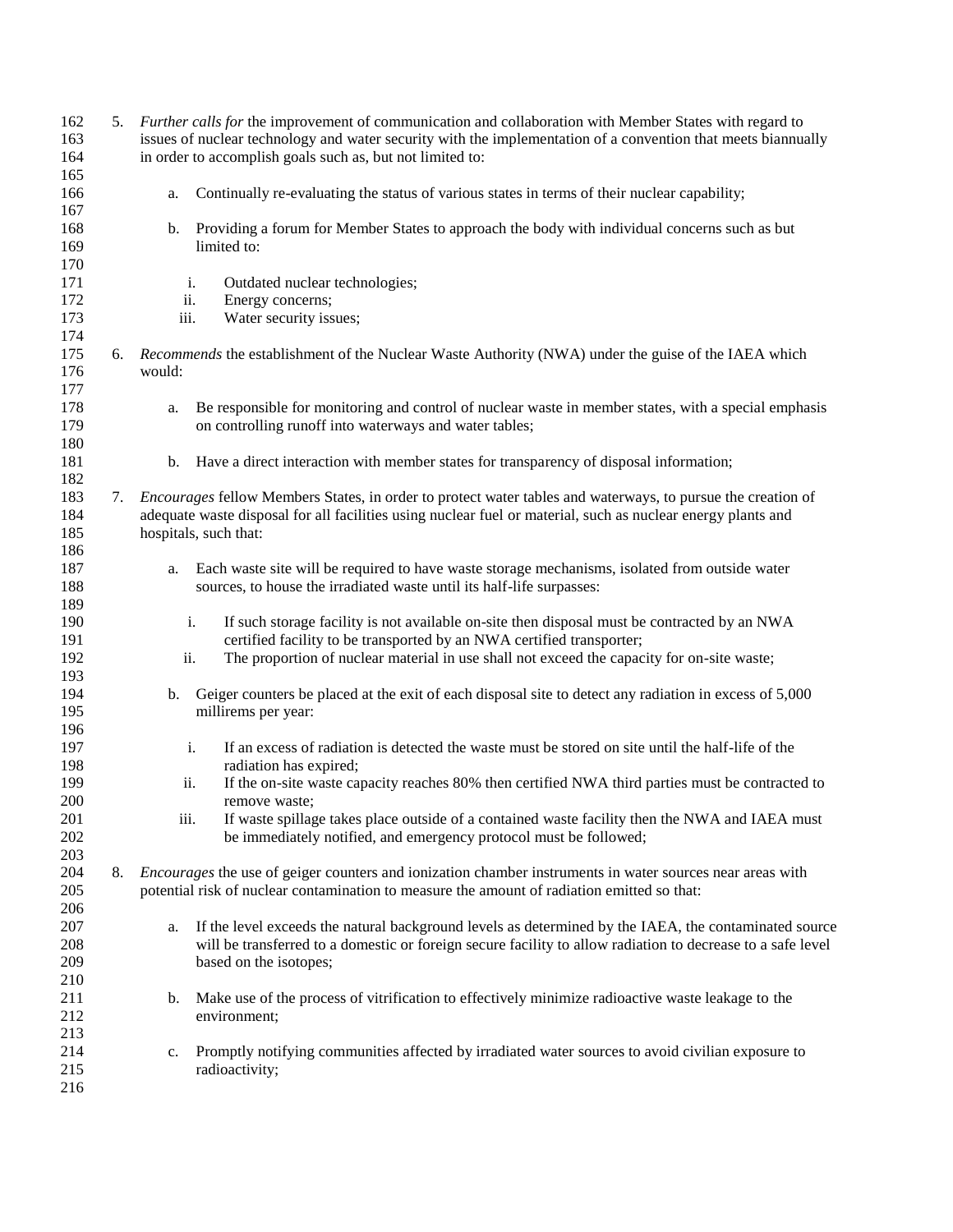| 217 | 9. | Proposes that member states should consider converting their hydroelectricity power plants into water                 |
|-----|----|-----------------------------------------------------------------------------------------------------------------------|
| 218 |    | purification plants or set up a two-step system in which the water from hydroelectricity plants feeds into water      |
| 219 |    | purification plants in their respective Member States to maximize energy production and water security, to            |
|     |    |                                                                                                                       |
| 220 |    | prevent the depletion of water resources in Member States that have high water insecurity, with the                   |
| 221 |    | specifications as follows:                                                                                            |
| 222 |    |                                                                                                                       |
| 223 |    | Suggests reusing the facilities, to prevent the waste of infrastructure from the power plant;<br>a.                   |
| 224 |    |                                                                                                                       |
| 225 |    | To consider energy deficits in consultation with the TC program before determining a plan of action to<br>b.          |
|     |    |                                                                                                                       |
| 226 |    | begin conversion and infrastructure changes:                                                                          |
| 227 |    |                                                                                                                       |
| 228 |    | Transition procedures may include such as but not limited to;<br>i.                                                   |
| 229 |    | ii.<br>Slowly obtaining infrastructure needed to transition from hydroelectric to water purification                  |
| 230 |    | plants, then completely transforming the hydroelectric power plant;                                                   |
| 231 |    | Obtaining the infrastructure needed to build a water purification plant and then building one, with<br>iii.           |
| 232 |    | the creation of a pipeline that links the two in order to facilitate a transfer of water from the                     |
|     |    |                                                                                                                       |
| 233 |    | hydroelectric facility to the purification plant in order to simultaneously produce energy while                      |
| 234 |    | yielding clean water;                                                                                                 |
| 235 |    |                                                                                                                       |
| 236 |    | 10. Calls for the creation of Nuclear Waste Certified (NWC) licenses for nuclear waste disposal facilities and        |
| 237 |    | transporters for the purpose of protecting water resources from nuclear waste, such that:                             |
| 238 |    |                                                                                                                       |
|     |    |                                                                                                                       |
| 239 |    | Class 1 NWC licensee is only eligible to store nuclear waste;<br>a.                                                   |
| 240 |    |                                                                                                                       |
| 241 |    | Class 2 NWC licensee is only eligible to transport nuclear waste;<br>b.                                               |
| 242 |    |                                                                                                                       |
| 243 |    | Contractors may obtain both Class 1 and Class 2 NWC licenses;<br>c.                                                   |
| 244 |    |                                                                                                                       |
| 245 |    | Cost of acquiring a license shall be determined by the NWA, and may fluctuate due to market<br>d.                     |
|     |    |                                                                                                                       |
| 246 |    | conditions;                                                                                                           |
| 247 |    |                                                                                                                       |
| 248 |    | 11. Maintains that eligibility for Class 1 NWC license includes necessary steel cylinders in concrete landfills to be |
| 249 |    | filled with water and sealed, such that:                                                                              |
| 250 |    |                                                                                                                       |
| 251 |    | The following measures are taken to prevent irradiated water from reaching the water table;<br>a.                     |
| 252 |    |                                                                                                                       |
|     |    |                                                                                                                       |
| 253 |    | Waste will be stored in landfill modules, defined as underground storage facilities with minimum<br>b.                |
| 254 |    | twelve-inch concrete barrier, to have a maximum capacity of five-by-five barrels stacked in three rows,               |
| 255 |    | totaling a maximum capacity of seventy-five barrels;                                                                  |
| 256 |    |                                                                                                                       |
| 257 |    | Waste facilities must acquire an additional license for each landfill module, to be audited by the<br>i.              |
| 258 |    | NWA:                                                                                                                  |
|     |    |                                                                                                                       |
| 259 |    | Licenses for every landfill module must be renewed every four years post successful audit;<br>ii.                     |
| 260 |    | A licensing fee must be paid from the licensee to the licensor upon renewal;<br>iii.                                  |
| 261 |    | Licensees are subject to random audits by the NWA;<br>iv.                                                             |
| 262 |    | Failure to comply with NWA water security regulations will result in a written first warning for<br>v.                |
| 263 |    | each lapse in regulation;                                                                                             |
| 264 |    | A secondary audit will take place one month after the written warning, or as emergency situations<br>vi.              |
| 265 |    | dictate, if facilities fail to comply with regulations this will result in a fine whose amount is at the              |
|     |    |                                                                                                                       |
| 266 |    | discretion of the NWA;                                                                                                |
| 267 |    |                                                                                                                       |
| 268 |    | Landfills shall be sealed with a two-inch steel cover, and buried at least twelve inches underground;<br>$c_{\cdot}$  |
| 269 |    |                                                                                                                       |
| 270 |    | Landfills shall be sealed with a two-inch steel cover, and buried at least twelve inches underground;<br>d.           |
| 271 |    |                                                                                                                       |
|     |    |                                                                                                                       |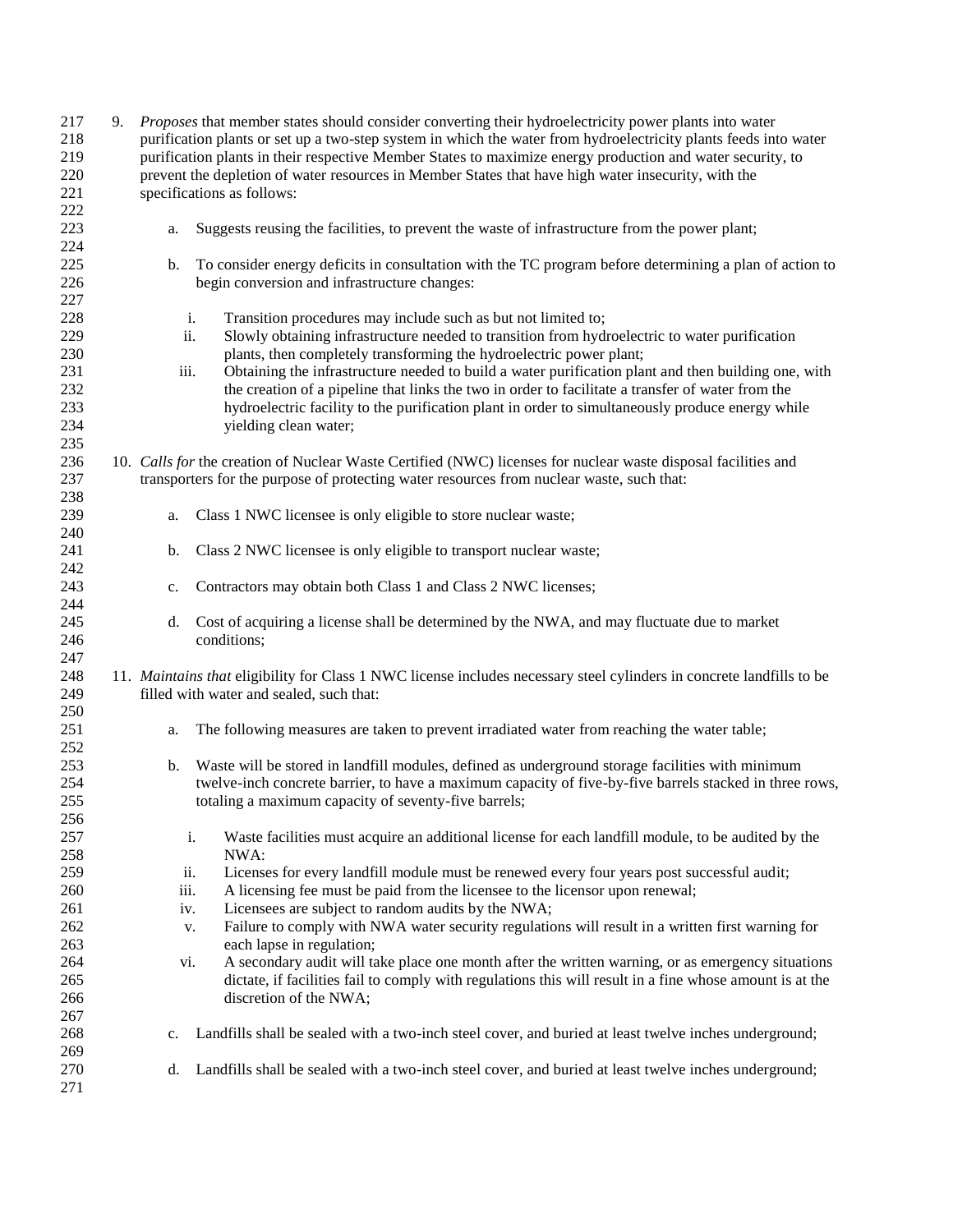| 272<br>273<br>274        |                   | e. Each landfill module shall have an accurate inventory reported in real-time to the NWA, such<br>inventory shall include number of barrels, weight of each barrel, and its general contents;                                                                                                             |
|--------------------------|-------------------|------------------------------------------------------------------------------------------------------------------------------------------------------------------------------------------------------------------------------------------------------------------------------------------------------------|
| 275<br>276               | f.                | Recommends the criteria for eligibility of NWC licenses be established in the future, to include<br>security mechanisms of surveillance, and armed security;                                                                                                                                               |
| 277<br>278<br>279        |                   | 12. Affirms that Class 2 NWC licenses only be given to upon approval from the NWA:                                                                                                                                                                                                                         |
| 280<br>281               | a.<br>table;      | The following measures are taken to prevent irradiated water from spillage or leaking into the water                                                                                                                                                                                                       |
| 282<br>283<br>284        | b.                | Declares that all Class 2 licenses be in line with the regulations for safe transport for radioactive<br>material to ensure that the hazardous material doesn't contaminate the water sources;                                                                                                             |
| 285<br>286<br>287        | c.                | Vehicles should be registered with the NWA and used for the either liquid waste or solid waste, and<br>the type of waste should be reported to the NWA;                                                                                                                                                    |
| 288<br>289<br>290<br>291 | d.                | During any and all transportation of nuclear material, local authorities, emergency services, and the<br>NWA should be informed and urged to support in the transfer in any way they can, and protocol<br>should be pre-established to address situations of transporter accidents, spillage, and robbery; |
| 292<br>293<br>294<br>295 | e.                | Waste transportation vehicles must acquire an additional license for each vehicle in its fleet, to be<br>audited by the NWA:                                                                                                                                                                               |
| 296<br>297               | i.<br>ii.         | Licenses for every vehicle will be specific to either solid waste or liquid waste;<br>Licenses for every vehicle must be renewed every four years post successful audit;                                                                                                                                   |
| 298<br>299<br>300        | iii.<br>iv.<br>v. | A licensing fee must be paid from the licensee to the licensor upon renewal;<br>Licensees are subject to random audits by the NWA;<br>Failure to comply with NWA regulations will result in a written first warning for each lapse in                                                                      |
| 301<br>302<br>303<br>304 | vi.               | regulation;<br>A secondary audit will take place one month after the written warning, or as emergency situations<br>dictate, if facilities fail to comply with regulations this will result in a fine whose amount is at the<br>discretion of the NWA;                                                     |
| 305<br>306<br>307        |                   | 13. Calls upon hospitals to institute safer procedures for the disposal of irradiated nuclear materials through<br>measures such as but not limited to:                                                                                                                                                    |
| 308<br>309<br>310<br>311 | a.<br>centers:    | Implementing geiger counters in all storage facilities such as nuclear waste sites and active holding                                                                                                                                                                                                      |
| 312<br>313               | b.                | Segregating highly enriched and low enriched materials within hospitals;                                                                                                                                                                                                                                   |
| 314<br>315               | c.                | Expanding the current irradiated waste disposal laid out in $GC(47)/RES/7$ by:                                                                                                                                                                                                                             |
| 316<br>317<br>318        | i.<br>ii.         | Establishing checkpoints, which operate as both checking and deterrent mechanisms to minimize<br>the risk of nuclear convoys during transportation,<br>Encouraging necessary reactive forces against security violations, such as trained security                                                         |
| 319<br>320               | iii.              | personnel;<br>Issuing certified removal verifications, which shall work as certificates of professionalization                                                                                                                                                                                             |
| 321<br>322<br>323        |                   | ensuring that inspectors can guarantee that all nuclear waste is removed from nuclear waste<br>storage containers;                                                                                                                                                                                         |
| 324<br>325<br>326<br>327 | d.                | Ensuring that radioactive materials are measured through geiger counters or ionization chamber<br>instruments to assess the amounts of radiation before being removed from the premises, with the<br>following procedures set up for disposal:                                                             |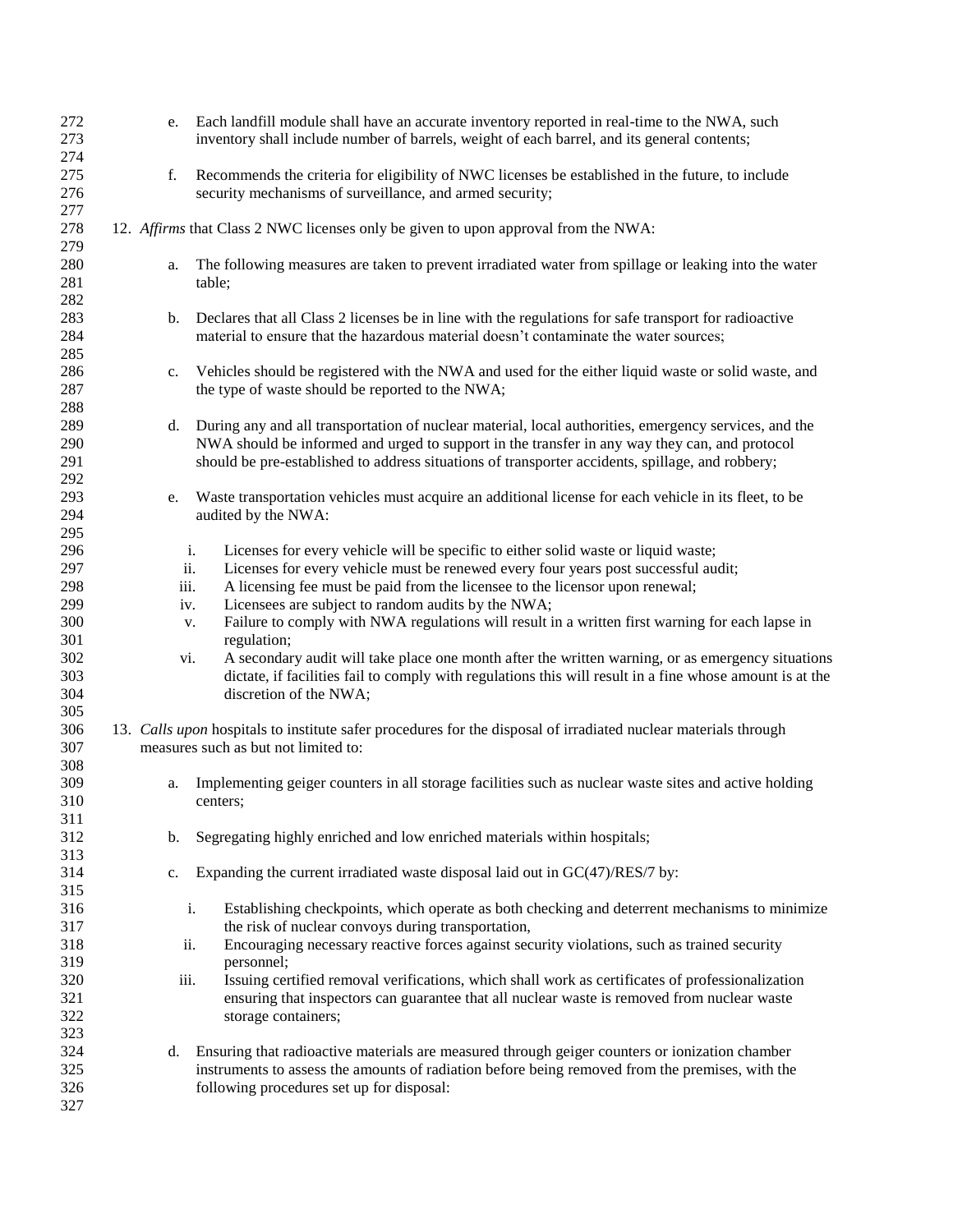| 328<br>329        | i.  | If storage containers are deemed radioactive they will then be put into a secure nuclear waste<br>facility for 24 hours to let the radiation levels decrease and then be tested again;                                 |
|-------------------|-----|------------------------------------------------------------------------------------------------------------------------------------------------------------------------------------------------------------------------|
| 330<br>331<br>332 | ii. | If storage containers stay radioactive, geiger counters can be used to isolate the specific areas of<br>radioactivity so that the nuclear waste can be handled in appropriate manners as described in<br>GC(47)/RES/7; |
| 333<br>334        | e.  | Guaranteeing a secure disposal process that will eventually eradicate the possibility of contaminating                                                                                                                 |
| 335<br>336        |     | any form of water source within the proximity of the route to the disposal facility, or facility itself;                                                                                                               |
| 337               |     | 14. Declares accordingly that hospitals institute procedures to protect and secure highly radioactive materials                                                                                                        |
| 338<br>339        |     | through procedures such as:                                                                                                                                                                                            |
| 340               | a.  | Using proper storage, which shall be defined as containment of radiation behind a specific barrier that                                                                                                                |
| 341               |     | meets suitable impermeability levels, such as lead-plated cement, iron, steel, etc., to prevent leakage                                                                                                                |
| 342               |     | and contamination of untainted soil and water sources;                                                                                                                                                                 |
| 343<br>344        | b.  | Imposing ventilating restrictions, such as basement to top-floor concrete barriers and walls;                                                                                                                          |
| 345               |     |                                                                                                                                                                                                                        |
| 346               | c.  | Implementing selective entry verification mechanisms, such as refreshing passwords, fingerprint                                                                                                                        |
| 347               |     | detection, etc.;                                                                                                                                                                                                       |
| 348               |     |                                                                                                                                                                                                                        |
| 349<br>350        | d.  | Implementing security mechanisms such as but not limited to:                                                                                                                                                           |
| 351               | e.  | Internal alarms within machines containing nuclear material:                                                                                                                                                           |
| 352               |     |                                                                                                                                                                                                                        |
| 353               | i.  | Improving such external alarms to increase sensitivity to tampering;                                                                                                                                                   |
| 354               | ii. | Streamlining exit routes from hospitals to ensure hasty evacuation in the case of radioactive                                                                                                                          |
| 355               |     | threats;                                                                                                                                                                                                               |
| 356               |     |                                                                                                                                                                                                                        |
| 357               |     | 15. Calls for an increase in support for research in medical nuclear technologies in order to improve upon the use of                                                                                                  |
| 358               |     | said technologies for the purpose of preventing and fighting diseases that can possibly be treated using                                                                                                               |
| 359<br>360        |     | radioisotopes or other forms of peaceful nuclear technology in order to protect water security through these<br>means, but not limited to:                                                                             |
| 361               |     |                                                                                                                                                                                                                        |
| 362               | a.  | Identifying malignant illnesses through nuclear imaging through improved methods of chemistry,                                                                                                                         |
| 363               |     | physics, mathematics, and computer science promoting the widespread use of techniques such as but                                                                                                                      |
| 364               |     | not limited to myocardial perfusion imaging, bone scans, and kidney scans;                                                                                                                                             |
| 365               |     |                                                                                                                                                                                                                        |
| 366               |     | b. Focusing on the treatment of cancers via nuclear technologies such as radiotherapy causes an increase                                                                                                               |
| 367               |     | in use of nuclear technology due to the fact of new innovative nuclear technology;                                                                                                                                     |
| 368               |     |                                                                                                                                                                                                                        |
| 369               |     | 16. Further calls for further cooperation the World Health Organization and UN-Water, and their members to aid                                                                                                         |
| 370               |     | Member States in mitigating the effects of and preventing the spread of water-borne and vector-borne diseases,                                                                                                         |
| 371               |     | such as but not limited to malaria, cholera, typhoid fever, dengue fever, and dysentery through methods such as                                                                                                        |
| 372               |     | but not limited to:                                                                                                                                                                                                    |
| 373               |     |                                                                                                                                                                                                                        |
| 374               | a.  | Increasing the use of insect sterilization through radiation technologies such as the sterile insect                                                                                                                   |
| 375               |     | technique in nations, researching and perfecting the process of sterilizing anopheles mosquitoes for the                                                                                                               |
| 376<br>377        |     | purpose of releasing them back into the mosquito population to prevent the transfer of disease,<br>developing more efficient mosquito trapping systems, recommending the introduction of standardized                  |
| 378               |     | training of entomologists in insect sterilization in sub-Saharan African nations, developing labs and                                                                                                                  |
| 379               |     | necessary infrastructure in addition to standardized training of entomologists for the purpose of insect                                                                                                               |
| 380               |     | sterilization and release in Africa, for insects such as but not limited to the desert locust, gennadius,                                                                                                              |
| 381               |     | and legume pod borer;                                                                                                                                                                                                  |
| 382               |     |                                                                                                                                                                                                                        |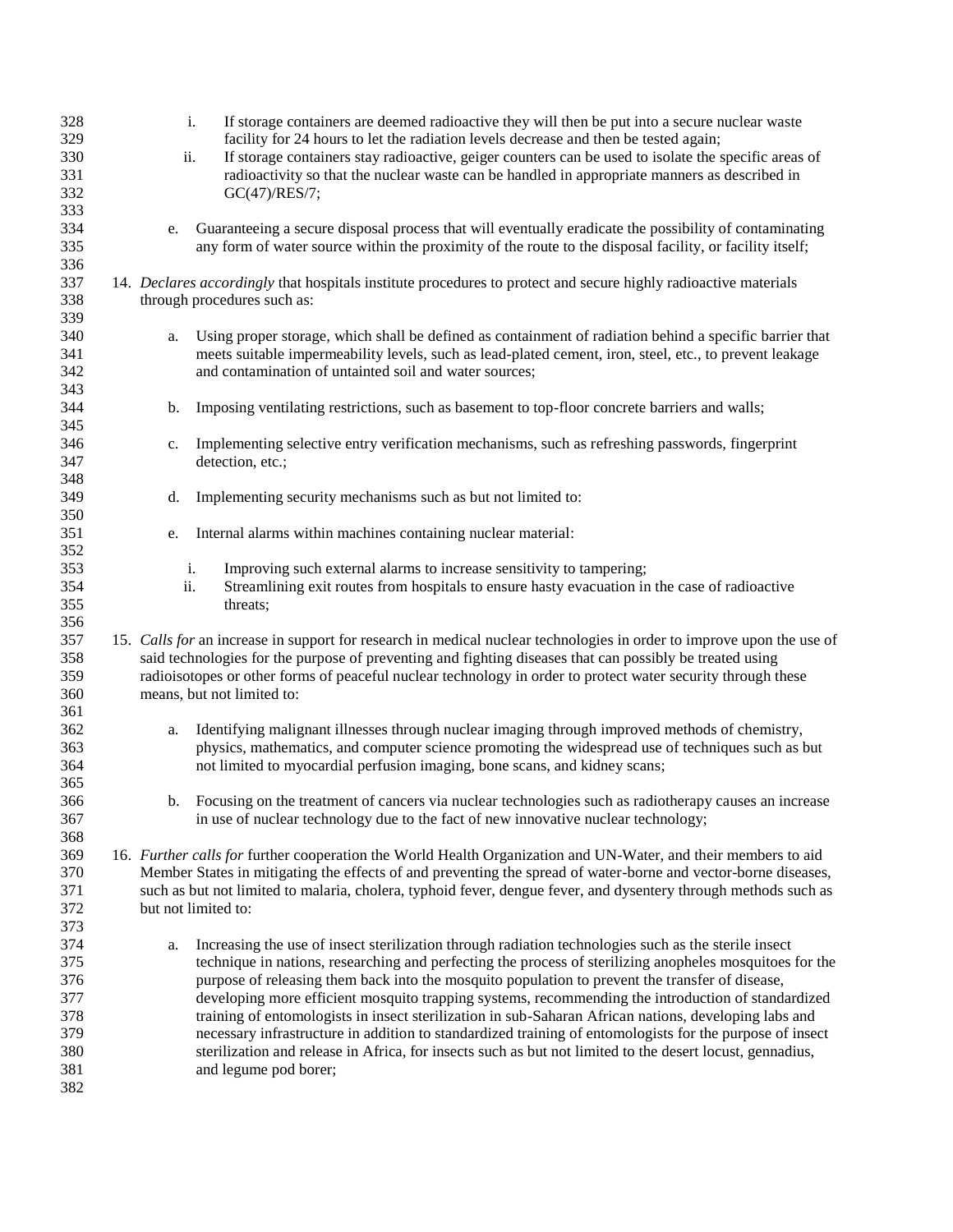| 383 | b.   | Working alongside the Food and Agriculture Organization (FAO) to fight off infected insects and                   |
|-----|------|-------------------------------------------------------------------------------------------------------------------|
| 384 |      | spread such technologies throughout agricultural regions currently without access to such technology,             |
| 385 |      | and continuing FAO and IAEA joint efforts in the FAO/IAEA Program of Nuclear Techniques in Food                   |
| 386 |      | and Agriculture;                                                                                                  |
|     |      |                                                                                                                   |
| 387 |      |                                                                                                                   |
| 388 |      | 17. Requests that Member States work with the TC program to reduce the risk of water contamination with           |
| 389 |      | radioactive waste by making recommendations regarding the necessity of replacing old nuclear technology in        |
| 390 |      | reactor plants with newer technologies with safeguards, and aiding states with such implementation via methods    |
| 391 |      | such as but not limited to:                                                                                       |
| 392 |      |                                                                                                                   |
| 393 |      | Having inspectors visit older nuclear power plants biannually in order to make recommendations                    |
|     | a.   |                                                                                                                   |
| 394 |      | regarding how to implement new and recently innovated methods of safeguarding and protection                      |
| 395 |      | regarding their plants;                                                                                           |
| 396 |      |                                                                                                                   |
| 397 | b.   | Encouraging Member States to reach out to the TC program in the case where they are concerned                     |
| 398 |      | about outdated technology and security infrastructure, especially with regard to preventing water and             |
| 399 |      | environmental contamination and other such safety functions in the case of a nuclear meltdown;                    |
| 400 |      |                                                                                                                   |
|     |      |                                                                                                                   |
| 401 |      | 18. Urges the creation of an increasingly refined grading system for nuclear power plant decommissioning pursuant |
| 402 |      | to the IAEA Safety Agreements and Additional Protocols with the following steps:                                  |
| 403 |      |                                                                                                                   |
| 404 | a.   | Assign a grade of 1-4 to each nuclear power plant based off of specific criteria established by the               |
| 405 |      | IAEA where:                                                                                                       |
| 406 |      |                                                                                                                   |
| 407 |      | i.<br>A grade of 1 would assume that the nuclear power plant has up-to-date systems and processes that            |
| 408 |      | are at maximum efficiency, complies with all routine inspections whether they be by the state or                  |
|     |      |                                                                                                                   |
| 409 |      | by the IAEA, has all nuclear energy accounted for and reported, and is a low threat to society;                   |
| 410 | ii.  | A grade of 2 would assume that the nuclear power plant has up-to-date systems and processes that                  |
| 411 |      | are not working at the potential maximum efficiency, complies with all routine inspections                        |
| 412 |      | whether they be by the state or by the IAEA, has most nuclear energy accounted for and reported,                  |
| 413 |      | yet poses a moderate threat to society;                                                                           |
| 414 | iii. | A grade of 3 would assume that the nuclear power plant has functioning systems and processes                      |
| 415 |      | that do not operate at maximum efficiency, and is inspected at least once per year whether it be by               |
| 416 |      | the state or by the IAEA, has most nuclear energy accounted for but may or may not report, and                    |
|     |      |                                                                                                                   |
| 417 |      | poses a notable threat to society;                                                                                |
| 418 | iv.  | A grade of 4 would assume that the nuclear power plant has out of date systems and processes that                 |
| 419 |      | are deemed inefficient, does not receive routine inspections by the state or the IAEA, does not                   |
| 420 |      | have nuclear energy accounted for or reported, and poses an immediate threat to society;                          |
| 421 |      |                                                                                                                   |
| 422 |      | b. Power plants that receive a grade of 1-2 will be deemed usable, whereas power plants with a grade of           |
| 423 |      | 3-4 will need to be considered for re-evaluation by both the Member State and the TC program and if               |
| 424 |      |                                                                                                                   |
|     |      | deemed unusable, the relevant parties will begin decommissioning the power plant immediately;                     |
| 425 |      |                                                                                                                   |
| 426 |      | c. If Member States do not comply with the regulations for the grading system then the state will be              |
| 427 |      | considered a potential threat to the water security of the surrounding region;                                    |
| 428 |      |                                                                                                                   |
| 429 |      | 19. Promotes the efficient use of nuclear energy by popularizing the use of Gen IV+ Reactors with the goal of     |
| 430 |      | generating more energy with little to no greenhouse gas emission consequences by the year 2030 with:              |
| 431 |      |                                                                                                                   |
|     |      |                                                                                                                   |
| 432 | a.   | MSRs that can utilize thermal breeding which is a specific process to generate the aforementioned                 |
| 433 |      | surplus energy and in turn reaching goals of sustainability, moreover significantly obviating the                 |
| 434 |      | possibility of nuclear energy being detrimental to water security;                                                |
| 435 |      |                                                                                                                   |
| 436 | b.   | Integral Fast Reactors for use of nuclear fuel at the maximum efficiency possible, due to the fact that           |
| 437 |      | this fuel is being used at its maximum capacity, the time necessary to decrease amount of radiation               |
| 438 |      | present would be decreased;                                                                                       |
|     |      |                                                                                                                   |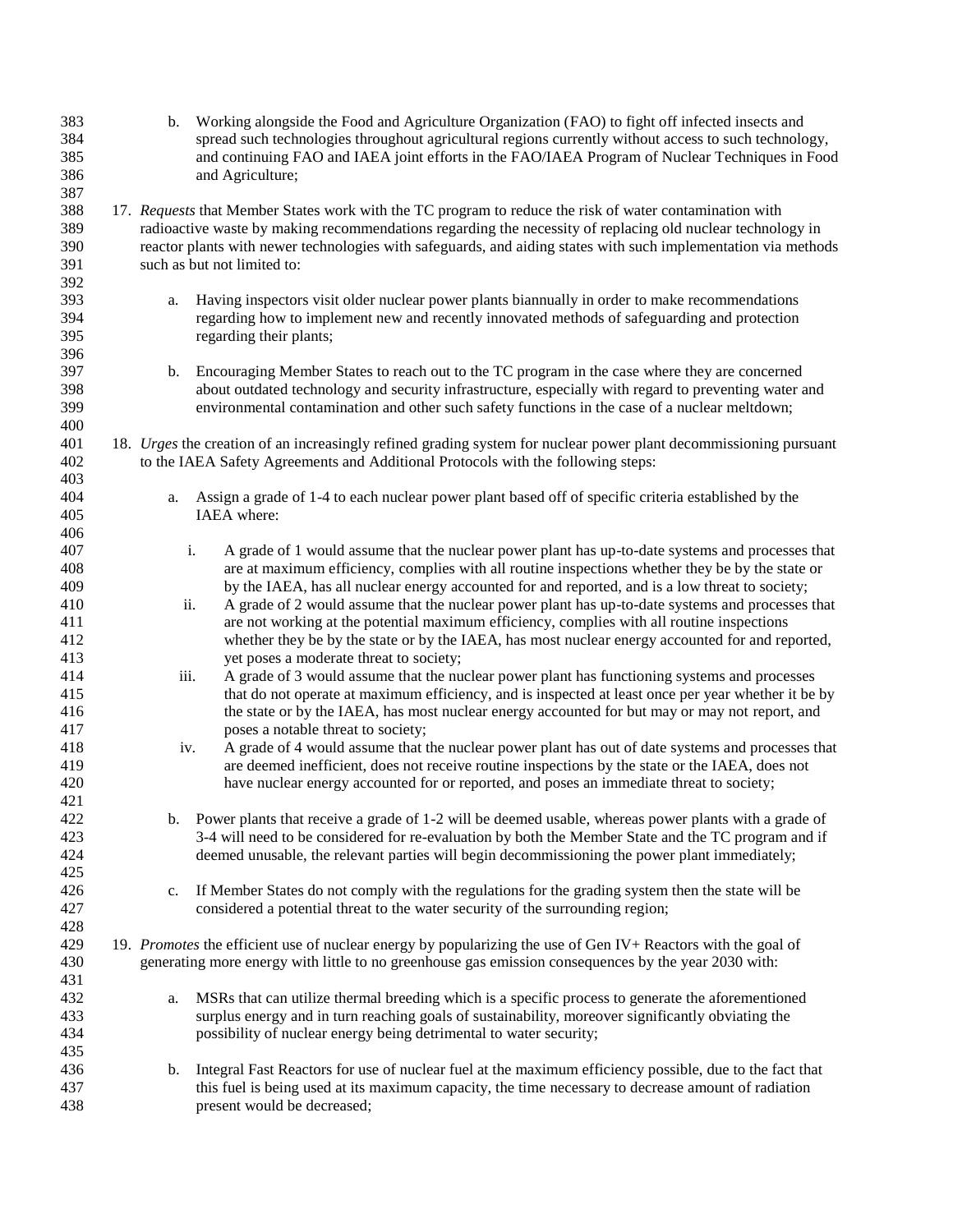| 439        |                                                                                                              |                                                                                                               |  |  |
|------------|--------------------------------------------------------------------------------------------------------------|---------------------------------------------------------------------------------------------------------------|--|--|
| 440        | c.                                                                                                           | Sodium Cooled Reactors (SCRs) that utilize depleted uranium as fuel, and liquid sodium as the coolant         |  |  |
| 441        |                                                                                                              | thus being able recycle uranium fuel and having a low volume coolant;                                         |  |  |
| 442        |                                                                                                              |                                                                                                               |  |  |
| 443        | d.                                                                                                           | Utilizing the novel method of nuclear recycling specifically the closed fuel cycle, facilities will be able   |  |  |
| 444        |                                                                                                              | to reduce the amount of waste generated and promote efficiency;                                               |  |  |
| 445        |                                                                                                              |                                                                                                               |  |  |
| 446        | e.                                                                                                           | Additional incentives aside from the obvious energy benefits could include foreign investors that are         |  |  |
| 447        |                                                                                                              | interested in the conducting of research in Gen IV+ reactors;                                                 |  |  |
| 448        |                                                                                                              |                                                                                                               |  |  |
| 449        | 20. Recommends member states promote renewable energies by powering desalination through methods such as but |                                                                                                               |  |  |
| 450        | not limited to:                                                                                              |                                                                                                               |  |  |
| 451<br>452 |                                                                                                              | Extensive solar power production, which produces thermal energy and then converts it into electric, if        |  |  |
| 453        | a.                                                                                                           | countries would power desalinization plants through solar, they would have 50% better efficiency as           |  |  |
| 454        |                                                                                                              | their energy losses will be reduced considerably as they will directly be using thermal energy to boil        |  |  |
| 455        |                                                                                                              | salt water;                                                                                                   |  |  |
| 456        |                                                                                                              |                                                                                                               |  |  |
| 457        | b.                                                                                                           | Acknowledges of solar power is the amount of sun hours in a day, so to supply desalinated water 24            |  |  |
| 458        |                                                                                                              | hours per day, countries should look toward wind turbines to supply electricity to cover the shortfalls       |  |  |
| 459        |                                                                                                              | that would arise in a situation where there is not adequate amount of sun hours;                              |  |  |
| 460        |                                                                                                              |                                                                                                               |  |  |
| 461        | c.                                                                                                           | Necessary nuclear technologies;                                                                               |  |  |
| 462        |                                                                                                              |                                                                                                               |  |  |
| 463        |                                                                                                              | 21. Calls upon member states and UN programs, including the IAEA Peaceful Uses Initiative, as extra-budgetary |  |  |
| 464        |                                                                                                              | contributions to the Agency;                                                                                  |  |  |
| 465        |                                                                                                              |                                                                                                               |  |  |
| 466        | 22. Promotes the use of nuclear scientists on training programs in Member States to improve desalination and |                                                                                                               |  |  |
| 467        | nuclear isotopic hydrology for the purpose of water safety and security, including but not limited to water  |                                                                                                               |  |  |
| 468        |                                                                                                              | source mapping and aquifer recharge rate and also plans to implement this policy by:                          |  |  |
| 469<br>470 |                                                                                                              | Emphasizing the importance of increasing the access to sanitation and clean water especially for              |  |  |
| 471        | a.                                                                                                           | vulnerable members of various populations through homegrown solutions and procedures relevant to              |  |  |
| 472        |                                                                                                              | the regional conditions;                                                                                      |  |  |
| 473        |                                                                                                              |                                                                                                               |  |  |
| 474        | b.                                                                                                           | Inviting IAEA experts to teach six month education program to better personal and municipal                   |  |  |
| 475        |                                                                                                              | sanitation following the principle of 'Think Globally, Act Locally;                                           |  |  |
| 476        |                                                                                                              |                                                                                                               |  |  |
| 477        | c.                                                                                                           | Encouraging member nations to cooperate with private enterprise in order to find funds for emerging           |  |  |
| 478        |                                                                                                              | technologies;                                                                                                 |  |  |
| 479        |                                                                                                              |                                                                                                               |  |  |
| 480        |                                                                                                              | 23. Encourages Member States to participate in the TC Program to improve domestic knowledge of nuclear        |  |  |
| 481        |                                                                                                              | technology and contribute to the global mapping of water resources through the Global Network of Isotopes in  |  |  |
| 482        |                                                                                                              | Precipitation (GNIP) and Global Network of Isotope Rivers (GNIR) and further implores member states to        |  |  |
| 483        |                                                                                                              | collaborate in their use of existing knowledge in the WISER database to map recharge rates for major cross-   |  |  |
| 484<br>485 |                                                                                                              | border groundwater basins in order to ensure sustainable groundwater usage;                                   |  |  |
| 486        |                                                                                                              | 24. Suggests that Member States with access to advanced peaceful nuclear technology share more nuclear        |  |  |
| 487        |                                                                                                              | technology frameworks and research with other nations in order to facilitate future research in order to:     |  |  |
| 488        |                                                                                                              |                                                                                                               |  |  |
| 489        | a.                                                                                                           | Assist nations currently without access to peaceful nuclear technologies in building their own nuclear        |  |  |
| 490        |                                                                                                              | technology program to be used for civilian purposes; Scientists and Professors of nuclear engineering         |  |  |
| 491        |                                                                                                              | or related fields can volunteer for a fellowship program through the UN which will pay for the                |  |  |
| 492        |                                                                                                              | expenses of these professionals;                                                                              |  |  |
| 493        |                                                                                                              |                                                                                                               |  |  |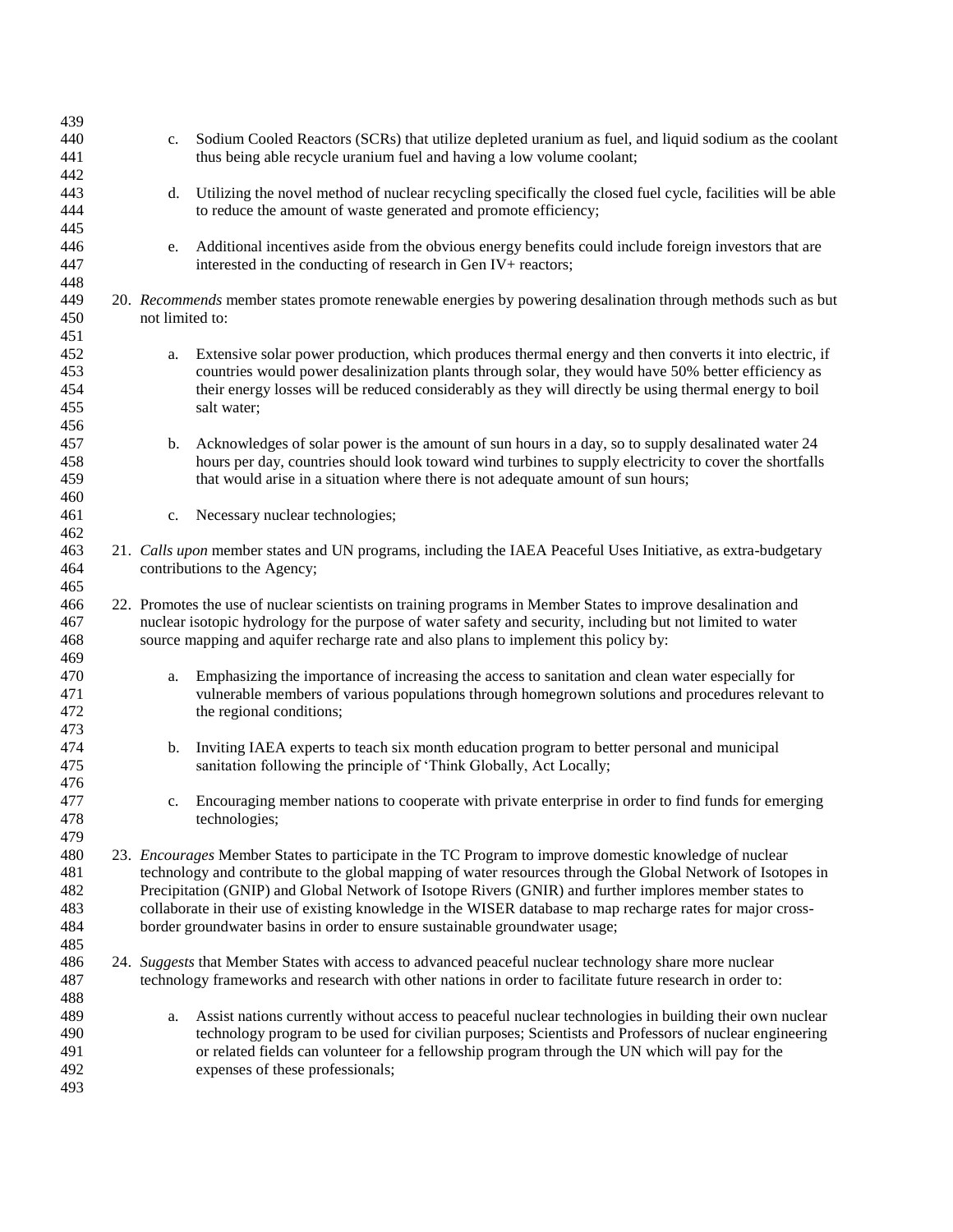| 494 |                                                                           | Facilitate communication in between nations with regard to sharing and innovating nuclear technology<br>b.              |  |  |
|-----|---------------------------------------------------------------------------|-------------------------------------------------------------------------------------------------------------------------|--|--|
| 495 |                                                                           | and its implementation; The UN will sponsor a platform for sharing academic research papers and                         |  |  |
| 496 |                                                                           | guides to do some basic nuclear technologies;                                                                           |  |  |
| 497 |                                                                           |                                                                                                                         |  |  |
| 498 |                                                                           | 25. Endorses the establishment of the 2030 Nuclear Sustainability goals, focusing on geothermal cooling methods         |  |  |
| 499 |                                                                           | in nuclear reactors especially for landlocked countries such as sub-Saharan countries, such that:                       |  |  |
| 500 |                                                                           |                                                                                                                         |  |  |
| 501 |                                                                           | Geothermal cooling systems use water rather than industrial coolant;<br>a.                                              |  |  |
| 502 |                                                                           |                                                                                                                         |  |  |
| 503 |                                                                           | The cooling system exists underground to use the earth's core temperature to mitigate the temperature<br>$\mathbf{b}$ . |  |  |
| 504 |                                                                           | of the water;                                                                                                           |  |  |
| 505 |                                                                           |                                                                                                                         |  |  |
| 506 |                                                                           | Underground maintenance systems exist to ensure the safety and sustainability of the operation;<br>c.                   |  |  |
| 507 |                                                                           |                                                                                                                         |  |  |
| 508 |                                                                           | Water for cooling will be reused for the purpose of water conservation, primarily in landlocked<br>d.                   |  |  |
| 509 |                                                                           | countries;                                                                                                              |  |  |
| 510 |                                                                           |                                                                                                                         |  |  |
| 511 |                                                                           | Encourages a secondary underground pipeline as a contingency for cooling in the event that the<br>e.                    |  |  |
| 512 |                                                                           | principle system fails;                                                                                                 |  |  |
| 513 |                                                                           |                                                                                                                         |  |  |
| 514 |                                                                           | 26. Resolves to reconvene after the ten-year pilot of these proposed solutions to discuss strengths, weaknesses,        |  |  |
| 515 | opportunities, and threats, as well as the feasibility of such solutions. |                                                                                                                         |  |  |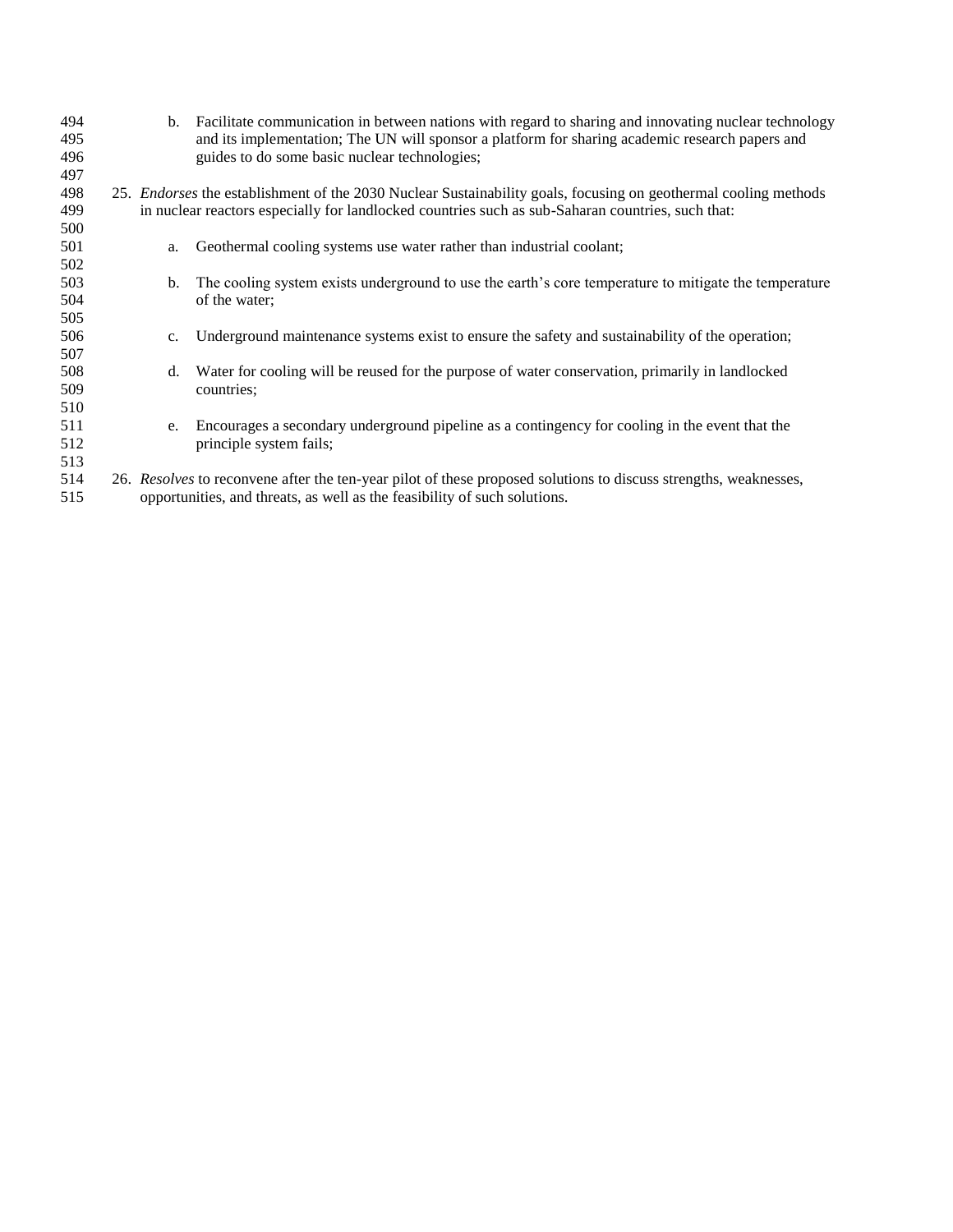

**Code:** IAEA/1/5 **Committee:** International Atomic Energy Agency **Topic:** Nuclear Technology and Water Security

 *The International Atomic Energy Agency, Supporting fully* the *Information Circular Convention on Early Notification of a Nuclear Accident*, which is a need for states to provide relevant information about nuclear accidents and water security,

*6 Noting* that the International Atomic Energy Agency (IAEA) does not have a standardized definition for Nuclear<br>**7** Power, Energy, and Technology for Member States to implement on Nuclear Technology for Water Security, Power, Energy, and Technology for Member States to implement on Nuclear Technology for Water Security,

 *Emphasizing* the contamination of bodies of water in events such as Chernobyl (1986) and Fukushima (2011) which were caused by previous nuclear accidents and the lack of proper transmissions announcing accidents, 

 *Realizing* the importance of nuclear technology when applied to the measurement of radioactive levels in the ocean affects water security and wildlife, 

 *Acknowledges* the collaboration of IAEA's emergency preparedness and response system which allows appropriate, efficient and timely response to radiological incidents and accidents,

- 1. *Expands* the effectiveness of the emergency preparedness and response system to support the international 19 interest of protection of water by:
- a. Ensuring that the application will update the location and severity;
- b. Notifying states and bodies of water that may be physically affected;
- c. Providing prompt communication between Member States and government officials in the case of a nuclear disaster;
- 2. *Emphasizes* that the IAEA will oversee the implementation of a PET cellular application as it occurs within their capacity, based on expectation that:
- a. PET will be evaluated at the annual General Conference that is held in Vienna International Center, Austria to review its effectiveness as an early warning mechanism to prevent water contamination and resolve any technological malfunctions;
- b. The IAEA's Board of Governors would be responsible for drafting the definitions of terms as well as having overall control and possession of the application and Member States would be able to provide feedback;
- c. Member States would work with NGO's for the application's development, malfunctions and financial backing;
- d. Member States will take part in an educational cellular application with a standardized definition and nuclear technique for Water Security;
- 3. *Recommends* Member States to take part in an educational initiative for Member States to educate, inform and implement nuclear technology to improve water security through the cellular application PET to:
- a. Provide Member States with a uniform definition so that member states can become familiar and refer to the exact proper definition when implementing nuclear technology for water security including isotope technology, measuring water pollution and desalination techniques;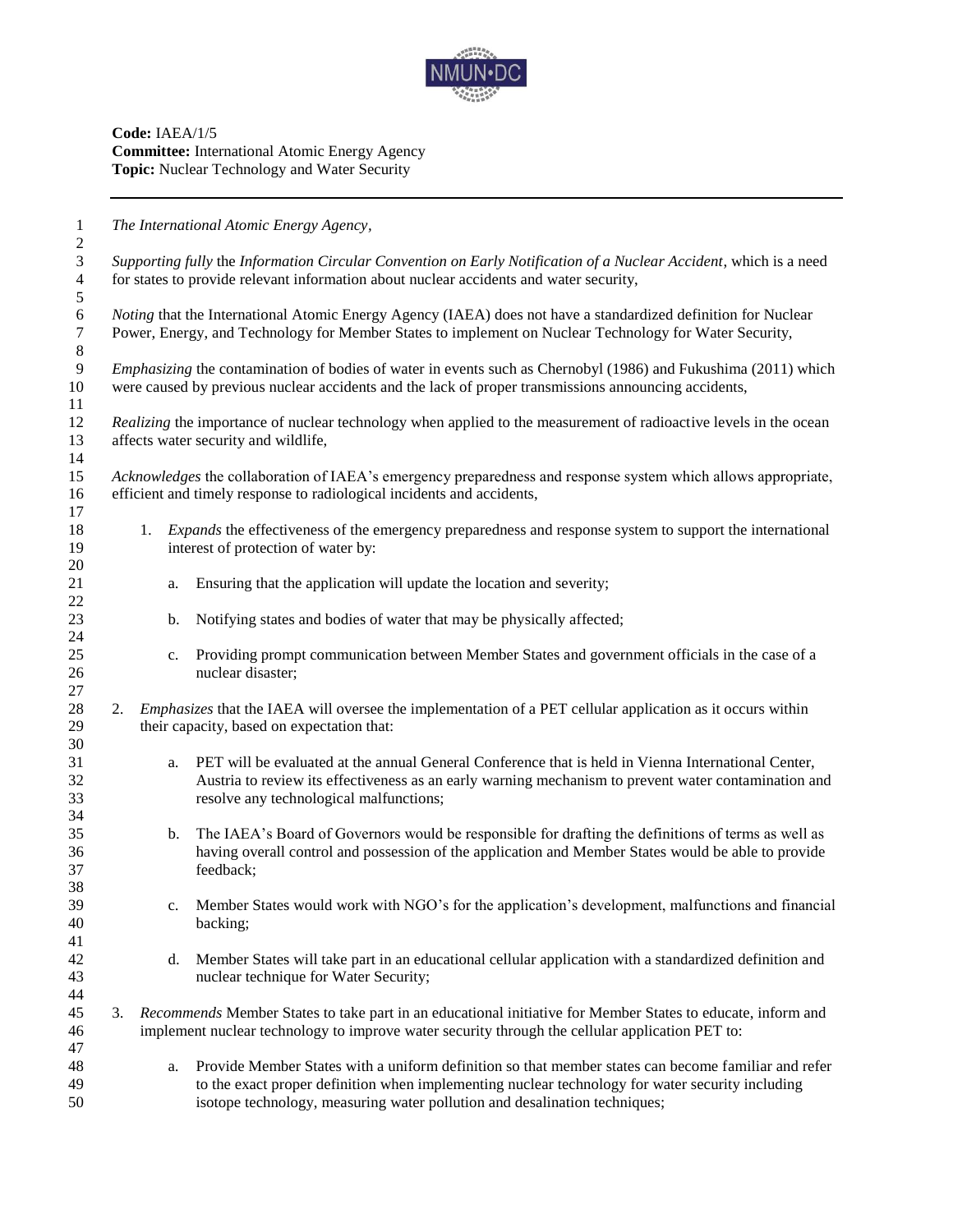|    | $b_{1}$                                                                                                                                                                      | Further on, the terms can be voted on and made official at the General Conference by Member States;                                                                                                                       |  |
|----|------------------------------------------------------------------------------------------------------------------------------------------------------------------------------|---------------------------------------------------------------------------------------------------------------------------------------------------------------------------------------------------------------------------|--|
|    | c.                                                                                                                                                                           | Establish a proper document with standardized terms and procedures for Member States to be able to<br>refer to and distinguish their issues when implementing nuclear technology for water security;                      |  |
|    | d.                                                                                                                                                                           | Funding would be obtained through collaborative voluntary contributions, private sectors and NGO's;                                                                                                                       |  |
| 4. | happens;                                                                                                                                                                     | Suggests fellow Member States in adopting PET within their respective governments in order to establish a<br>unified, all-encompassing digital application that will notify every nation affected when a nuclear accident |  |
| 5. | Urges the adoption of an international early warning system application to help prevent nuclear waste from<br>entering the oceans and contaminating wildlife which includes: |                                                                                                                                                                                                                           |  |
|    | a.                                                                                                                                                                           | An encrypted portal for Member States to allow efficient notification when a nuclear incident occurs;                                                                                                                     |  |
|    | b.                                                                                                                                                                           | Instruments such as the Geiger-Mueller tube but not limited to will be used to detect the levels of<br>radiation in the ocean;                                                                                            |  |
|    | c.                                                                                                                                                                           | The detection of high radiation will notify the application and send out alerts to mobile devices within<br>the respective region;                                                                                        |  |
|    |                                                                                                                                                                              | 6. Recommends that this application is provided to Member States, non-governmental organization (NGO's), and<br>citizens to prevent nuclear contamination of bodies of water with recommendations to other agencies by:   |  |
|    | a.                                                                                                                                                                           | Keeping track of levels of radiation to acquire risk knowledge regarding the bodies of water<br>surrounding nuclear power plants;                                                                                         |  |
|    | $\mathbf{b}$ .                                                                                                                                                               | Adopting a centralized application to allow Member States to communicate with neighboring Member<br>States and citizens for community response to prevent the loss of wildlife and material impacted by<br>disasters.     |  |
|    |                                                                                                                                                                              |                                                                                                                                                                                                                           |  |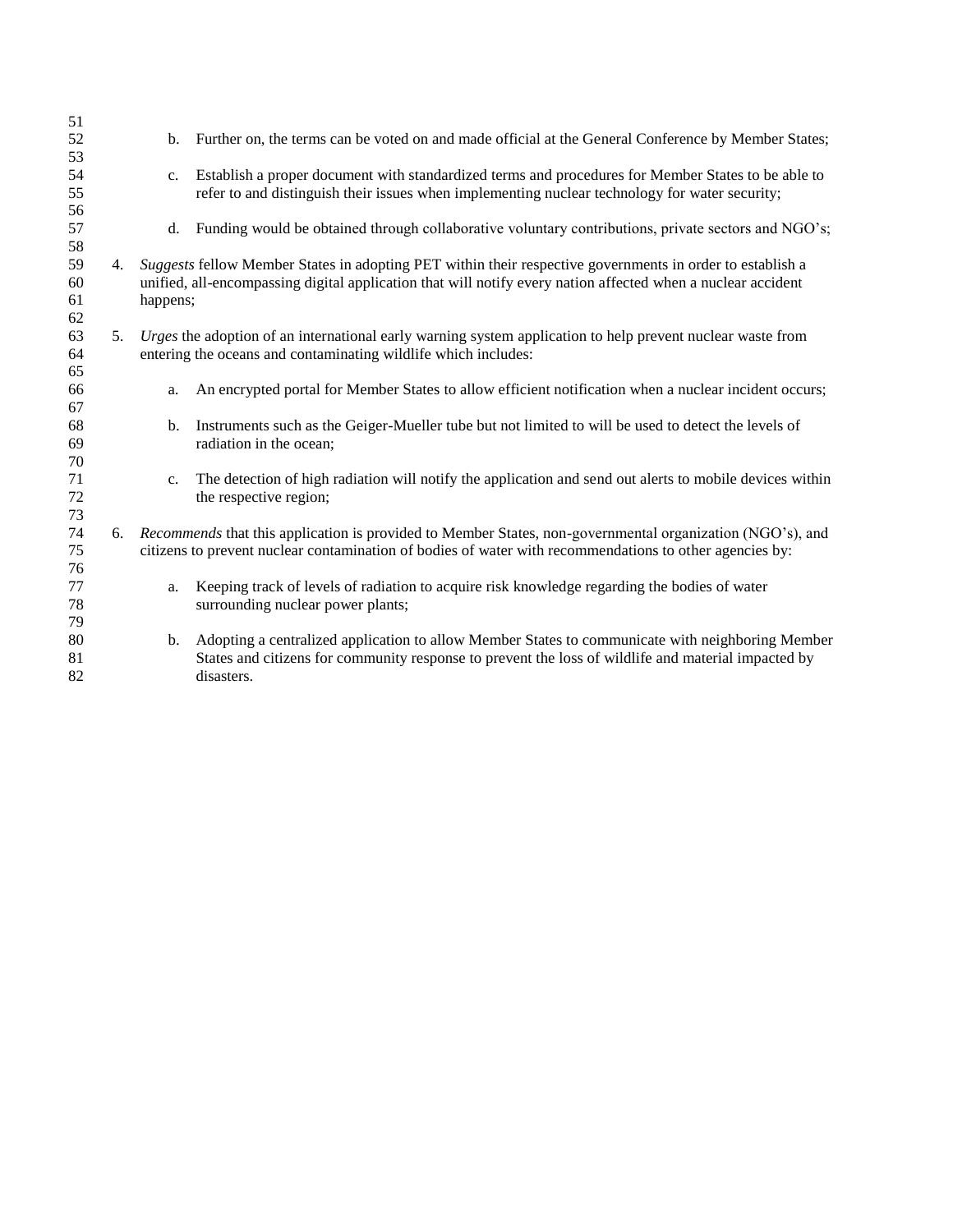

**Code:** IAEA/1/6 **Committee:** International Atomic Energy Agency **Topic:** Nuclear Technology and Water Security

*The International Atomic Energy Agency,*

 *Referring* to the International Atomic Energy Agency's (IAEA) mandate to secure nuclear materials, as established by the *Treaty on the Nonproliferation of Nuclear Weapons* (NPT), and the *Statute of the International Atomic Energy Agency*, which charges the IAEA with fostering nuclear technology applications to achieve peace, health, and prosperity internationally, *Emphasizing* that water scarcity is a major issue since two billion people in the world are currently drinking contaminated water, and that nuclear technologies, such as water purifying system which utilizes sunlight and total radiostrontium, can be utilized to purify and access clean drinking water to provide water security for all Member States, *Stressing* the importance of water purification mechanisms and expanding accessibility to clean drinking water, such as the goal of the *Mar del Plata Action Plan*, as well as predicting the future of water availability, monitoring water sources, and sustaining known sources of water, but recognizing the limitations of foreign dependence on managing water resources, *Deeply conscious* that nuclear technology techniques such as isotope hydrology and desalination promoted in Sustainable Development Goal (SDG) 6 (Clean Water and Sanitation) and 13 (Climate Action) can alleviate the negative effects that climate change has on water management and water cycles in poor and rural communities that are isolated from immediate resources and drought prone regions such as those in Middle East and the African Sahel, *Applauding* previous collaboration between the IAEA and other international agencies, including but not limited to the Food and Agriculture Organization (FAO) and United Nations Education Scientific and Cultural Organization (UNESCO) such as the establishment of FAO/IAEA Agriculture and Biotechnology Laboratories, *Fully aware* of the support that the IAEA has provided through IAEA Water Availability Enhancement Project in 2010 in places such as Philippines, Oman, Costa Rica, and Lebanon and its ability to help provide experts and new water resources in isotope hydrology and other forms of safe nuclear technology, *Noting* the existence of regional coalitions, such as African Regional Cooperative Agreement (AFRA), Caribbean Research Reactor Coalition (CRRC), Regional Cooperation Agreement for the Promotion of Nuclear Science and Technology in Latin America and the Caribbean (ARCAL), and Technical Cooperation Program in the Europe Region (TCP), and their success in promoting sustainable efforts pertaining to the acquisition of, purification of, and the security of water through nuclear techniques, *Recognizing* that there exists an alternative, relatively eco-friendly third generation pressurized reactor to carry out nuclear desalination with research being done on safe disposal of toxic radioactive waste, 1. *Suggests* the purification of water through nuclear technology such as Electron beam technology (E-Beam), isotope hydrology to locate sources of groundwater, and other methods that focus on: a. Isotope Hydrology Databases that provide critical information on the investigation, conservation, and development of water resources such as the Global Network of Isotope Precipitation and the Global Network of Isotopes in Rivers; b. Testing for environmental pollutants in water through mass spectrometry, a common technique for determining unknown molecules in water;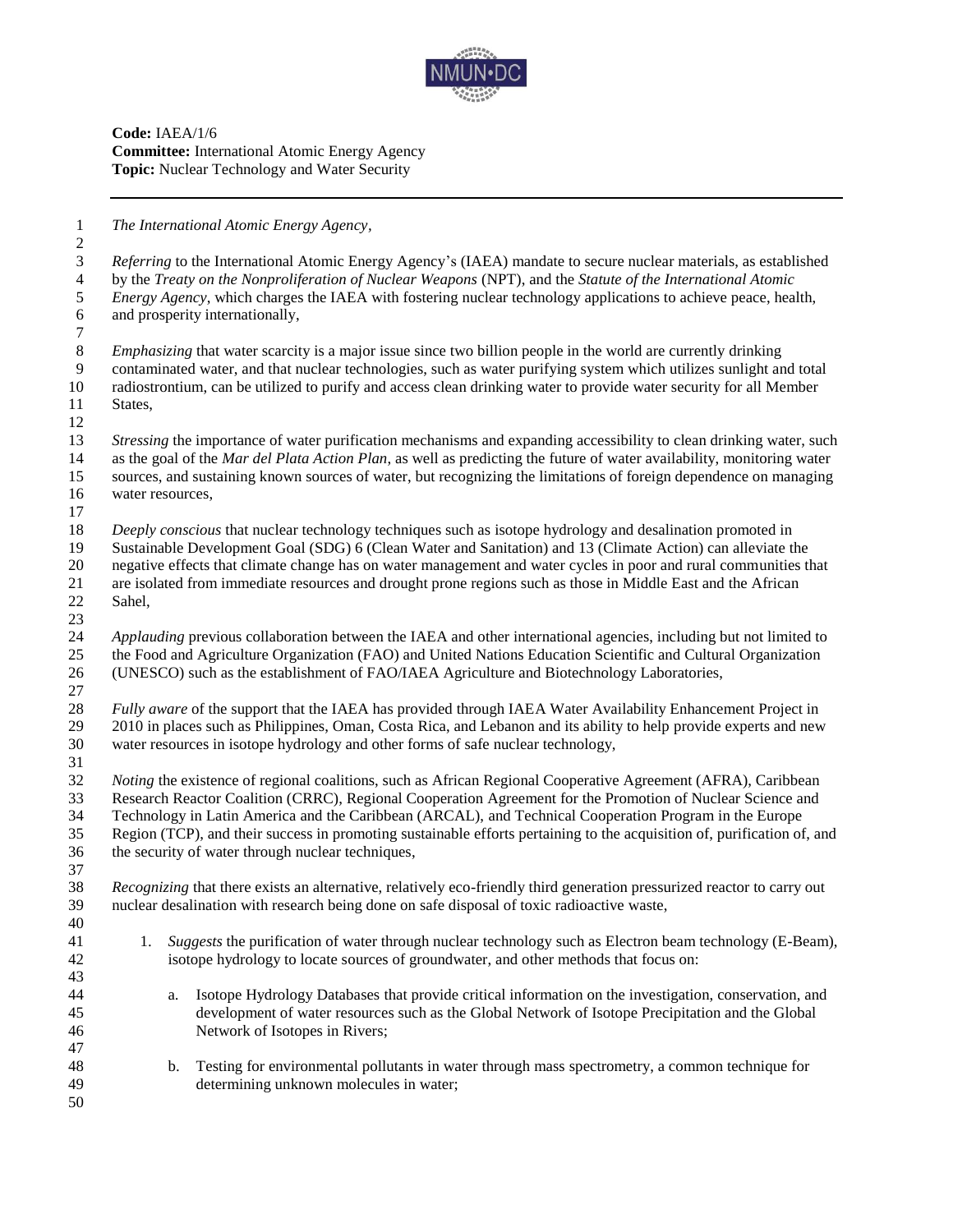| 51<br>52<br>53             |    | 2. Recognizes that the development of pressurized water reactors is an effective and relatively environmental<br>friendly method to desalinate water and has a three-step process to combat water security; |                                                                                                                                                                                                                                                                                                                                   |  |
|----------------------------|----|-------------------------------------------------------------------------------------------------------------------------------------------------------------------------------------------------------------|-----------------------------------------------------------------------------------------------------------------------------------------------------------------------------------------------------------------------------------------------------------------------------------------------------------------------------------|--|
| 54<br>55                   | 3. | Suggests the use of improved pressurized water reactors in place of aging reactors:                                                                                                                         |                                                                                                                                                                                                                                                                                                                                   |  |
| 56<br>57<br>58<br>59       |    | a.                                                                                                                                                                                                          | Having the IAEA Water Management Program to assist member states in establishing third generation<br>PRs and find feasible cooling systems based on their water resources, environment and economic<br>capacities;                                                                                                                |  |
| 60<br>61<br>62             |    | b.                                                                                                                                                                                                          | Underscoring the need to have safe deep geological disposals secure highly toxic radioactive material<br>until it becomes non-toxic to humans;                                                                                                                                                                                    |  |
| 63<br>64<br>65<br>66<br>67 |    | $c_{\cdot}$                                                                                                                                                                                                 | Integrating the Desalination Evaluation Economic Program developed by the IAEA for cost evaluation<br>and comparison of various power, small reactor technologies, and desalination plants, which can be the<br>best solution to have more water sources and is the key to expanding clean, nuclear energy-based<br>desalination; |  |
| 68<br>69<br>70             |    |                                                                                                                                                                                                             | 4. Promotes the use of existing IAEA programs that proliferate information exchange such as the Nuclear Power<br>Technology Development Section, which publicizes:                                                                                                                                                                |  |
| 71<br>72<br>73<br>74       |    | a.                                                                                                                                                                                                          | Coordinated research programs, such as Managing Irrigation Water to Enhance Crop Productivity<br>under Water-limiting Conditions, a Role for Isotopic Techniques, and the findings from said research<br>programs;                                                                                                                |  |
| 75<br>76                   |    | b.                                                                                                                                                                                                          | Data obtained from IAEA-related technical meetings;                                                                                                                                                                                                                                                                               |  |
| 77<br>78<br>79             | 5. |                                                                                                                                                                                                             | Encouraging Member States to utilize standardized regional networks and groups, such as the AFRA, CRRC,<br>ARCAL and TCP to provide training, share information/data, and provide support for:                                                                                                                                    |  |
| 80<br>81                   |    | a.                                                                                                                                                                                                          | Disseminating vital information relevant to nuclear safety and water quality measures:                                                                                                                                                                                                                                            |  |
| 82                         |    | i.                                                                                                                                                                                                          | Surface and underground water sources;                                                                                                                                                                                                                                                                                            |  |
| 83                         |    | ii.                                                                                                                                                                                                         | Emergence of water-saving awareness;                                                                                                                                                                                                                                                                                              |  |
| 84                         |    | iii.                                                                                                                                                                                                        | Reduce losses in distribution networks;                                                                                                                                                                                                                                                                                           |  |
| 85                         |    |                                                                                                                                                                                                             |                                                                                                                                                                                                                                                                                                                                   |  |
| 86<br>87<br>88             |    | b.                                                                                                                                                                                                          | Mitigating water-related risks by supporting the countries in managing their national and international<br>water resources in a balanced, equitable and integrated manner;                                                                                                                                                        |  |
| 89<br>90<br>91             |    | c.                                                                                                                                                                                                          | Promoting educational opportunities between technologically developed, and underdeveloped member<br>states to provide improved research and training;                                                                                                                                                                             |  |
| 92<br>93                   | 6. |                                                                                                                                                                                                             | <i>Establishing</i> of regional facilities for sharing nuclear technology practices in the context of purification and<br>sanitation, including:                                                                                                                                                                                  |  |
| 94                         |    |                                                                                                                                                                                                             |                                                                                                                                                                                                                                                                                                                                   |  |
| 95<br>96                   |    | a.                                                                                                                                                                                                          | Training programs to inform on inspection protocols and plant guidelines, such as, but not limited to:                                                                                                                                                                                                                            |  |
| 97                         |    | i.                                                                                                                                                                                                          | Technology assessment;                                                                                                                                                                                                                                                                                                            |  |
| 98                         |    | ii.                                                                                                                                                                                                         | Hydrogen economic evaluation;                                                                                                                                                                                                                                                                                                     |  |
| 99                         |    | iii.                                                                                                                                                                                                        | Project management;                                                                                                                                                                                                                                                                                                               |  |
| 100                        |    | iv.                                                                                                                                                                                                         | Infrastructure maintenance;                                                                                                                                                                                                                                                                                                       |  |
| 101                        |    |                                                                                                                                                                                                             |                                                                                                                                                                                                                                                                                                                                   |  |
| 102                        |    | b.                                                                                                                                                                                                          | The promulgation of a more efficient and responsive regional framework:                                                                                                                                                                                                                                                           |  |
| 103                        |    |                                                                                                                                                                                                             |                                                                                                                                                                                                                                                                                                                                   |  |
| 104                        |    | i.                                                                                                                                                                                                          | Improved communication networks between Member States, regional bodies, and the IAEA;                                                                                                                                                                                                                                             |  |
| 105<br>106                 |    | ii.                                                                                                                                                                                                         | Regionally-based action plan for the Member States of the regional facility in response to nuclear<br>events and crises;                                                                                                                                                                                                          |  |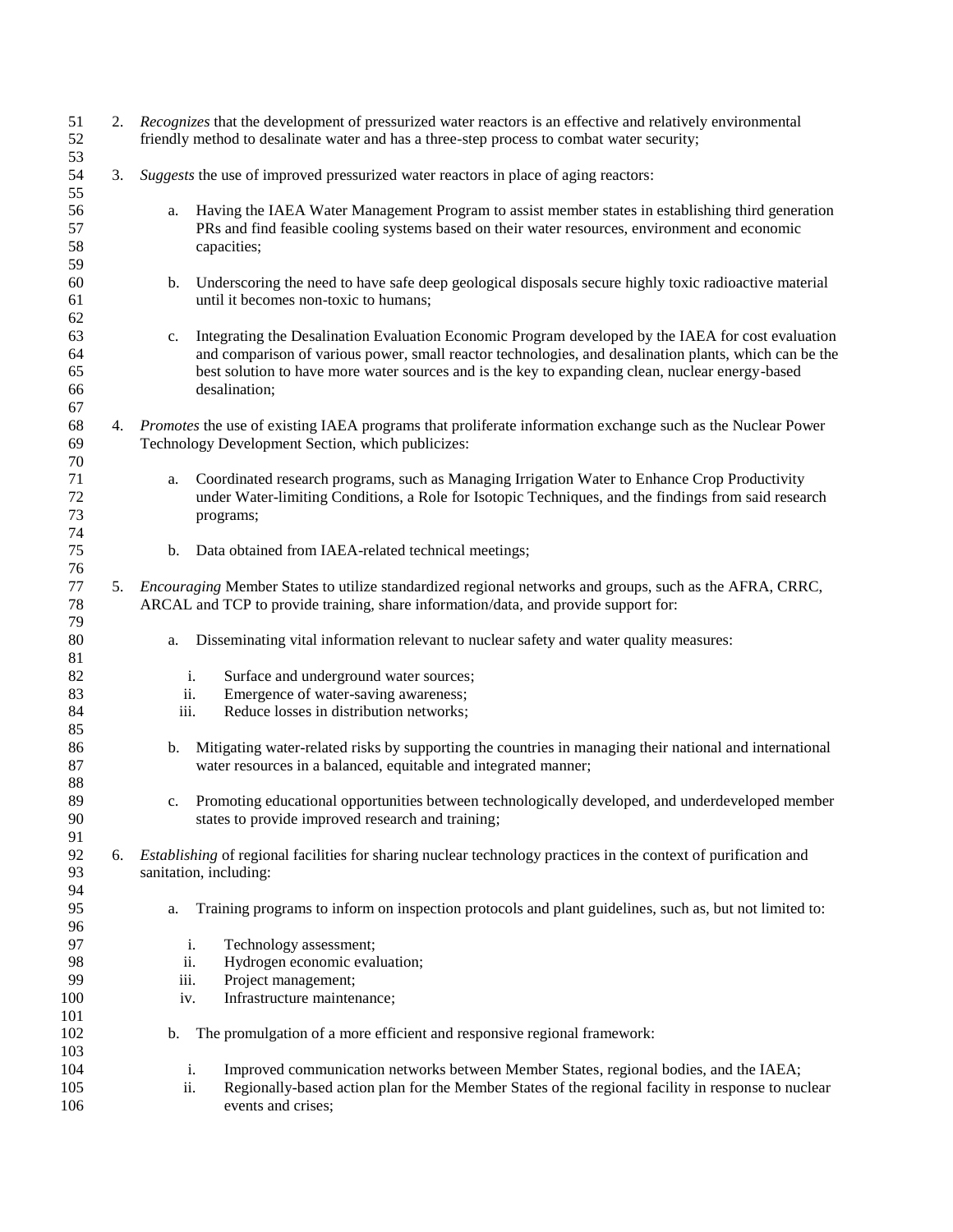| 107<br>108<br>109        |    | iii.                     | Organized technique sharing amongst Member States facilitated by the regional facility in<br>question;                                                                                                                                                                                                                |
|--------------------------|----|--------------------------|-----------------------------------------------------------------------------------------------------------------------------------------------------------------------------------------------------------------------------------------------------------------------------------------------------------------------|
| 110<br>111<br>112<br>113 | 7. |                          | Recommends regionally based facilities be overseen by the IAEA, considering the approval of each Member<br>State, for maintaining accurate records pertaining to the curriculum of safe and peaceful nuclear energy usage<br>training, water purification/sanitation techniques, and other various practices through: |
| 114<br>115<br>116        |    | a.                       | Monthly reports to the IAEA through the regional facility's core administration, including information,<br>such as, but not limited to:                                                                                                                                                                               |
| 117<br>118<br>119<br>120 |    | i.<br>ii.<br>iii.<br>iv. | Purification methods;<br>Isotopic Hydrology-based data;<br>Training guides and programs offered by the regional facilities;<br>Safety protocols and standards for nuclear, and non-nuclear facilities;                                                                                                                |
| 121<br>122<br>123        |    | b.                       | Re-evaluation of each facility's reporting responsibilities to the IAEA annually by the IAEA's Board<br>of Governors:                                                                                                                                                                                                 |
| 124<br>125<br>126<br>127 |    | i.<br>ii.                | The meeting will take place at the beginning of the first yearly session of the IAEA;<br>The location of the meeting shall be the IAEA headquarters in Vienna;                                                                                                                                                        |
| 128<br>129<br>130        | 8. |                          | Calls upon Member States to focus further on SDGs 6 (Clean Water and Sanitation) and 13 (Climate Action)<br>that are specifically related to nuclear techniques in benefiting water management for countries suffering from<br>the effects of climate change, such as:                                                |
| 131<br>132<br>133        |    | a.                       | Encouraging the use of isotope hydrology in studying:                                                                                                                                                                                                                                                                 |
| 134<br>135               |    | i.                       | Rainwater, underground water flow such as aquifers, and large bodies of water (rivers, lakes) to<br>identify sources of pollution;                                                                                                                                                                                    |
| 136<br>137<br>138<br>139 |    | ii.<br>iii.              | Aquifer rates of extraction and replenishment;<br>The melting of glaciers on aquifers among other uses of the technology to better inform the<br>administration of Member States on the actions necessary;                                                                                                            |
| 140<br>141               |    | b.                       | Nuclear desalination to increase water supply for water scarce countries near large bodies of salt water;                                                                                                                                                                                                             |
| 142<br>143               |    | $c_{\cdot}$              | Using oxygen and hydrogen isotopes to better manage and understand changing water cycles;                                                                                                                                                                                                                             |
| 144<br>145<br>146        | 9. |                          | Supports the IAEA providing expertise to the uses of nuclear technology to water systems around the world in<br>collaboration with international agencies under the auspices of UN Water, such as:                                                                                                                    |
| 147<br>148<br>149        |    | a.                       | Isotope Precipitation monitoring for common environments in collaboration with the World<br>Meteorological Organization (WMO);                                                                                                                                                                                        |
| 150<br>151<br>152        |    | $\mathbf{b}$ .           | The IAEA-UNESCO cooperation training programs on nuclear technology education such as the Joint<br>International Isotopes in Hydrology Program (JHIIP);                                                                                                                                                               |
| 153<br>154<br>155        |    | c.                       | Monitoring farmable environments' water and soil in collaboration with the Food and Agriculture<br>Organization;                                                                                                                                                                                                      |
| 156<br>157               |    | d.                       | The Practical Agreement between the IAEA and UNEP in building regional ecosystem managements;                                                                                                                                                                                                                         |
| 158<br>159<br>160<br>161 |    |                          | 10. Encourages further technology sharing and multilateral cooperation with Member States, along with the IAEA<br>through already existing programs like IAEA Water Availability enhancement project, to help further develop<br>safe nuclear programs for developing countries:                                      |